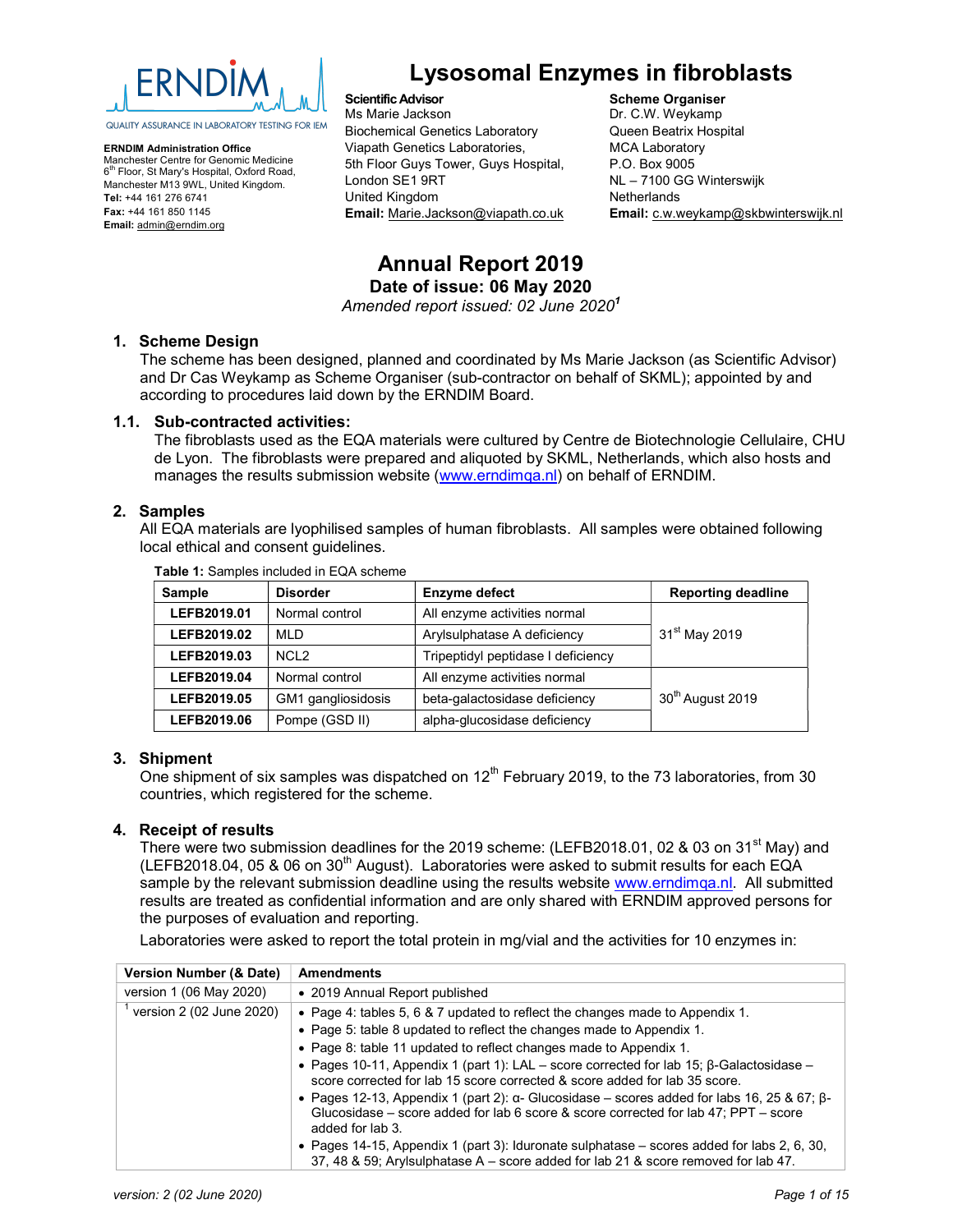- Absolute units
- As the percentage of activity in sample LEFB 01.

See Table 2 for details. Laboratories could submit results for as many, or as few, of these 10 enzymes as they wished and were asked to select an 'interpretation' of the results from a dropdown list on the results website.

| $1.4919$ and $1.4191$ , $1.00$ to be infected on |                     |                     |
|--------------------------------------------------|---------------------|---------------------|
| Analyte                                          | <b>Parameter 1</b>  | <b>Parameter 2</b>  |
| Protein                                          | mg/vial             |                     |
| $\alpha$ -Galactosidase                          | nmol/h/mg protein   | % of sample LEFB 01 |
| Iduronate sulphatase                             | nmol/4h/mg protein  | % of sample LEFB 01 |
| $\beta$ -Galactosidase                           | nmol/h/mg protein   | % of sample LEFB 01 |
| $\alpha$ -Glucosidase                            | nmol/h/mg protein   | % of sample LEFB 01 |
| $\beta$ -Glucosidase                             | nmol/h/mg protein   | % of sample LEFB 01 |
| Arylsulphatase A                                 | nmol/h/mg protein   | % of sample LEFB 01 |
| Lysosomal acid lipase (LAL)                      | nmol/h/mg protein   | % of sample LEFB 01 |
| Tripeptidyl peptidase (TPP)                      | nmol/h/mg protein   | % of sample LEFB 01 |
| Palmitoyl protein thioesterase (PPT)             | nmol/h/mg protein   | % of sample LEFB 01 |
| Galactosylceramidase                             | nmol/17h/mg protein | % of sample LEFB 01 |

|  | Table 2: Analytes to be measured |
|--|----------------------------------|
|  |                                  |

#### 5. Reports

All data-transfer, the submission of data as well as request and viewing of reports is via the interactive website www.erndimqa.nl which can also be reached through the ERNDIM website (www.erndim.org). The results of each laboratory are confidential and only accessible by password protected laboratory accounts. The anonymised mean results of all labs are accessible to all participants. Statistics of the respective reports are explained in the general information section of the website.

Short-term reports on the six individual specimens are available two weeks after the submission deadline and provide up-to-date information on analytical performance. Although it is technically possible to produce reports immediately there is a delay of 14 days to enable the scientific advisor to inspect the results and add comments to the report when appropriate.

A second important characteristic of the website is the different levels of detail of results which allows individual laboratories the choice of fully detailed and/or summarised reports.

The "Analyte in Detail" is the most detailed report and shows the results of a specific analyte in a specific sample. Thus for the 10 enzymes in the year 2019 cycle, 6 x 10 (60) such Analyte-in-Detail-reports can be requested.

The "Cycle Review" summarises the performance for all enzymes in a specific sample (6 such Cycle Reviews can be requested in 2019).

#### 6. Scoring scheme and Poor performance policy

For the 2019 scheme, for each enzyme two criteria were scored: 1) diagnosis and 2) coefficient of variation (CV). A maximum of 2 points was awarded for each criterion. For the protein value a maximum of 2 points could be scored.

|                | Criteria         | <b>Score</b>                               |   |
|----------------|------------------|--------------------------------------------|---|
| <b>Protein</b> |                  | CV<35%                                     |   |
|                | CV               | CV= 35% <cv<60%< td=""><td></td></cv<60%<> |   |
|                |                  | CV>60%                                     |   |
| <b>Enzymes</b> | <b>Diagnosis</b> | Diagnosis correct                          | 2 |
|                |                  | Diagnosis incorrect                        |   |
|                |                  | CV<35%                                     |   |
|                | CV               | CV= 35% <cv<60%< td=""></cv<60%<>          |   |
|                |                  | CV>60%                                     |   |

Table 3: Scoring criteria

The maximum possible score for the scheme (10 enzymes plus the protein value) was 42 points. Laboratories that participated fully in the scheme (i.e. submitted enough results for their performance to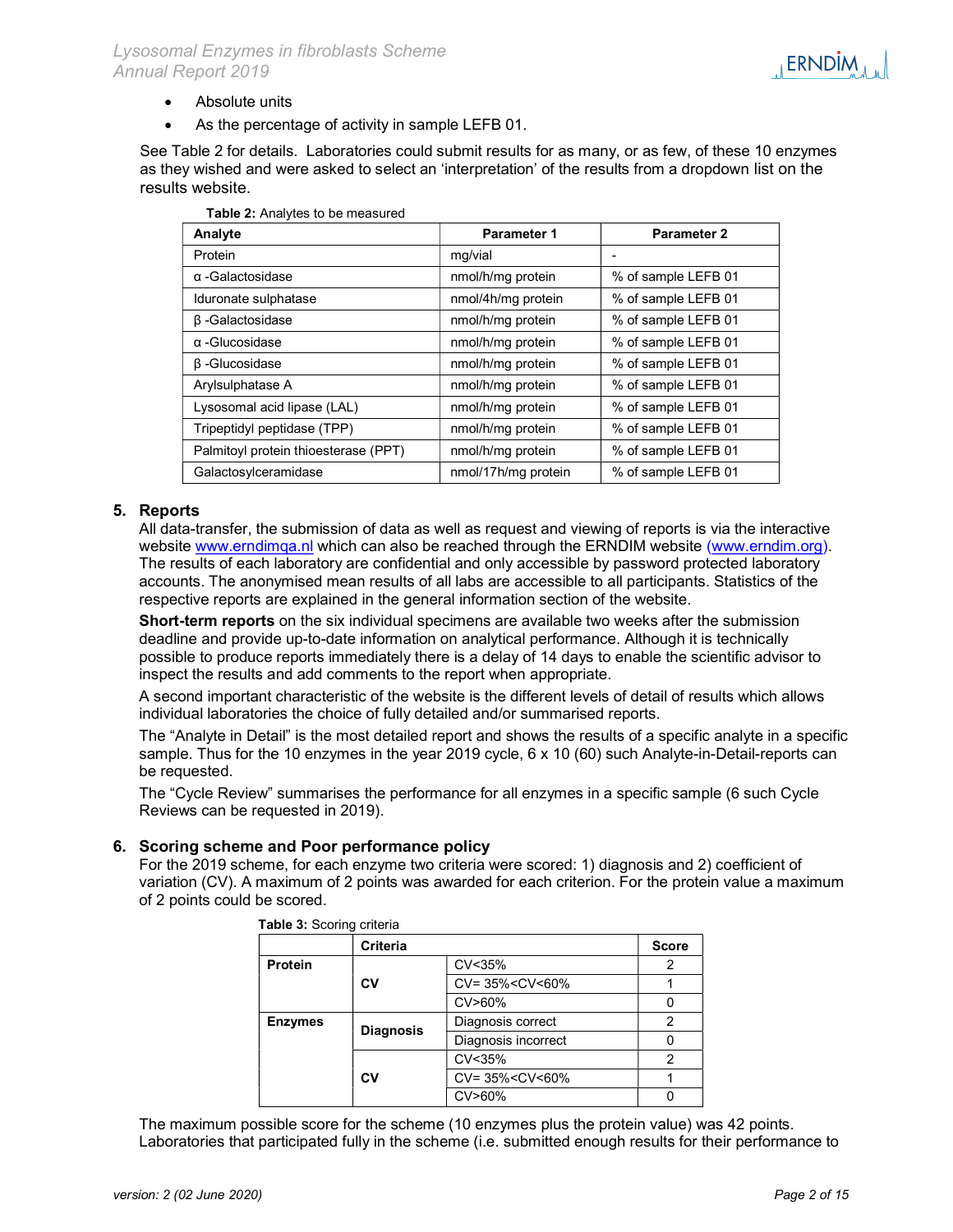be assessed) but scored less than 60% of their maximum possible score were considered to be unsatisfactory performers in the scheme. For example, if a laboratory submitted results for 8 analytes (protein & 7 enzymes) their maximum possible score would be 30 points so they would need to score 18 or more points to be a satisfactory performer. If 60% of a laboratory's maximum possible score was not a full integer the number of points for satisfactory performance was rounded down to the next full integer.

A letter pointing out failure to achieve these levels is issued to those laboratories which do not achieve satisfactory performance. The letter is intended to instigate dialogue between the EQA Scientific Advisor and the participating laboratory in order to solve any particular analytical problems in order to improve quality of performance of labs in the pursuit of our overall aim to improve quality of diagnostic services in this field.

#### 6.1. Diagnosis

The participants must select an interpretation from the dropdown list on the results website. Diagnosis correct indicates correct interpretation and correct measurement of enzyme activity level. Diagnosis incorrect indicates incorrect interpretation and incorrect enzyme activity level.

#### 6.2. Coefficient of variation

Results submitted for samples LF1 and LF4 were used to calculate the coefficient of variation (CV) according to the following formula: CV = Activity LF4-activity LF1/mean.

#### 7. Results

Seventy three laboratories were registered in the 2019 scheme. Seventy laboratories (96% of registered laboratories) submitted sufficient results for their performance to be assessed. Three laboratories (4% of registered laboratories) did not submit enough results for their performance to be assessed.

|                                           | <b>Submission Deadline</b> |                           |                  |               |                                 |               |  |
|-------------------------------------------|----------------------------|---------------------------|------------------|---------------|---------------------------------|---------------|--|
|                                           |                            | 31 <sup>st</sup> May 2019 |                  |               | 30 <sup>th</sup><br>August 2019 |               |  |
| <b>Sample Numbers:</b>                    | 2019.01                    | 2019.02                   | 2019.03          | 2019.04       | 2019.05                         | 2019.06       |  |
| No. of labs that submitted results:       |                            |                           |                  |               |                                 |               |  |
| By the submission deadline                | 68<br>(93.2%)              | 69<br>(94.5%)             | 70<br>$(95.9\%)$ | 71<br>(97.3%) | 71<br>(97.3%)                   | 71<br>(97.3%) |  |
| Within 7 days of the submission deadline  | 2(2.7%)                    | $(1.4\%)$                 | $1(1.4\%)$       | $1(1.4\%)$    | $1(1.4\%)$                      | $1(1.4\%)$    |  |
| Within 2 weeks of the submission deadline | 0                          |                           |                  |               |                                 |               |  |
| Did not submit                            | $3(4.1\%)$                 | $3(4.1\%)$                | 2(2.7%)          | $1(1.4\%)$    | $1(1.4\%)$                      | $1(1.4\%)$    |  |

Table 4: Results returns for the 2019 scheme

The results for each sample were published on the results website 14 days after the relevant submission deadline

Full details of each participant's results are given in Appendix 1 but summaries are presented here:

- 80% of participating laboratories submitted results for 5 or more enzymes, see Table 5.
- The proficiency per analyte is given in Table 6.
- Table 7 shows the percentage of the maximum possible score for the laboratories that submitted results.
- Of the 70 laboratories that submitted results, 67 scored 60% or more of their maximum possible score and were classed as satisfactory performers in this current scheme.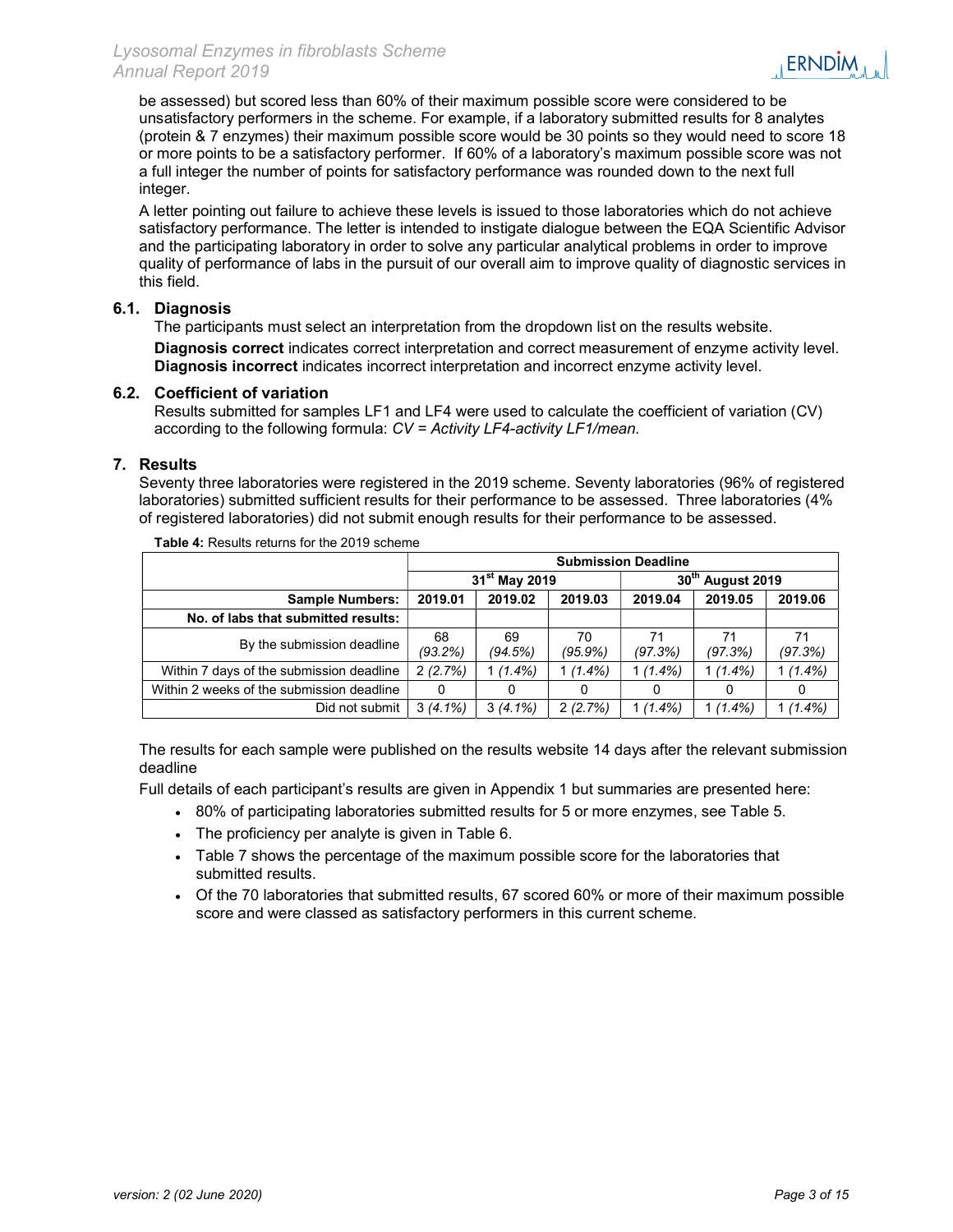

| Table 5: Number of enzymes for which laboratories    |
|------------------------------------------------------|
| submitted results (excluding non/partial submitters) |

| <b>Number of Enzymes for which</b><br>results were submitted | Number of<br><b>laboratories</b> |
|--------------------------------------------------------------|----------------------------------|
| O                                                            | 0                                |
| 1                                                            | 1                                |
| 2                                                            | 3                                |
| 3                                                            | 5                                |
| 4                                                            | 5                                |
| 5                                                            | 5                                |
| 6                                                            | 8                                |
| 7                                                            | 7                                |
| 8                                                            | 10                               |
| 9                                                            | 8                                |
| 10                                                           | 18                               |
| Total number of labs                                         | 70                               |

#### Table 6: Proficiency per analyte

| Analyte                              | No of returns | Diagnosis $(\%^1)$ | CV(% <sup>1</sup> ) | Total Proficiency (% <sup>1</sup> ) |
|--------------------------------------|---------------|--------------------|---------------------|-------------------------------------|
| Protein                              | 71            | n.a.               | 88                  | 88                                  |
| $\alpha$ -Galactosidase              | 66            | 100                | 91                  | 96                                  |
| Iduronate sulphatase                 | 43            | 100                | 79                  | 90                                  |
| $\beta$ -Galactosidase               | 68            | 97                 | 82                  | 90                                  |
| $\alpha$ -Glucosidase                | 57            | 93                 | 83                  | 88                                  |
| $\beta$ -Glucosidase                 | 66            | 97                 | 96                  | 96                                  |
| Arylsulphatase A                     | 62            | 95                 | 85                  | 90                                  |
| Lysosomal acid lipase (LAL)          | 35            | 94                 | 81                  | 88                                  |
| Tripeptidyl peptidase (TPP)          | 32            | 100                | 84                  | 92                                  |
| Palmitoyl protein thioesterase (PPT) | 31            | 100                | 87                  | 94                                  |
| Galactosylceramidase                 | 42            | 100                | 73                  | 86                                  |

 $\frac{1}{1}$  percentage of maximum possible score (for laboratories that submitted results)

Table 7: Percentage of maximum possible scores for laboratories that submitted results (excluding partial submitters)

| %age of maximum<br>possible score | No of submitting labs | %age of submitting labs |
|-----------------------------------|-----------------------|-------------------------|
| $0\% - 9\%$                       | 0                     | $0\%$                   |
| $10\% - 19\%$                     | 1                     | 1.4%                    |
| $20\% - 29\%$                     | 0                     | $0\%$                   |
| $30\% - 39\%$                     | 0                     | $0\%$                   |
| $40\% - 49\%$                     | 0                     | $0\%$                   |
| $50\% - 59\%$                     | 2                     | 2.9%                    |
| 60% -69%                          | 2                     | 2.9%                    |
| 70% –79%                          | 4                     | 5.7%                    |
| 80% -89%                          | 9                     | 12.9%                   |
| $90\% - 99\%$                     | 26                    | 37.1%                   |
| 100%                              | 26                    | 37.1%                   |
| Totals                            | 70                    | 100%                    |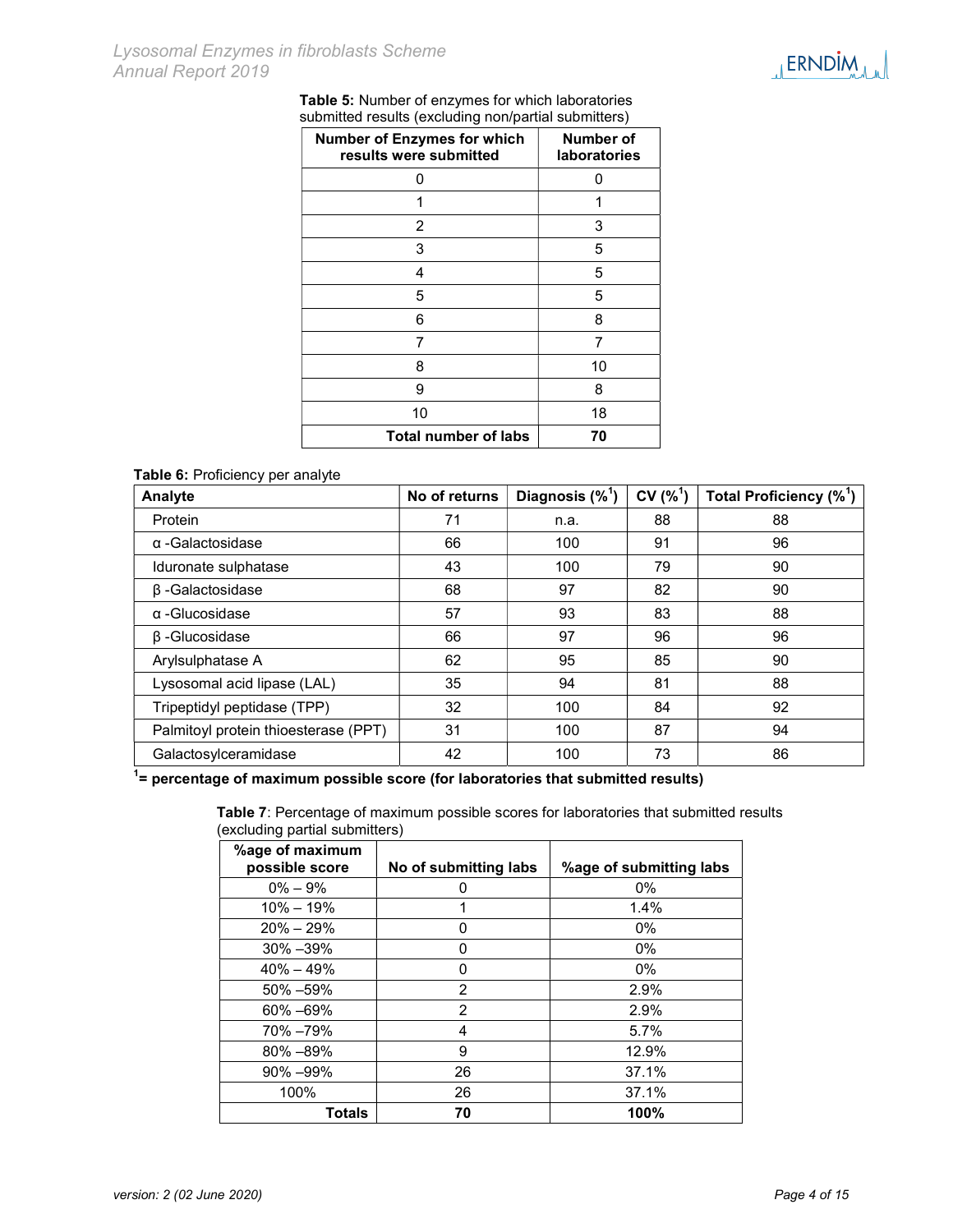| <b>ERNDIM</b> |  |
|---------------|--|
|               |  |
| M M           |  |
|               |  |

Table 8: Number of enzymes for which submitting laboratories had satisfactory performance

| No of enzymes for which: |                                  |                                     | No of enzymes for which: |                                  |                                     |
|--------------------------|----------------------------------|-------------------------------------|--------------------------|----------------------------------|-------------------------------------|
| Lab No                   | results were<br>submitted by lab | lab had satisfactory<br>performance | Lab No                   | results were<br>submitted by lab | lab had satisfactory<br>performance |
| 1                        | 10                               | 10                                  | 42                       | 4                                | 4                                   |
| $\overline{c}$           | 8                                | 8                                   | 43                       | 3                                | $\mathbf{3}$                        |
| 3                        | $\bf 8$                          | 8                                   | 44                       | $\sqrt{5}$                       | $\mathbf 5$                         |
| 4                        | $\overline{7}$                   | $\overline{7}$                      | 45                       | $\mathbf 5$                      | $\mathbf 5$                         |
| $\mathbf 5$              | 10                               | $10$                                | 46                       | $\overline{7}$                   | $\overline{7}$                      |
| $\,6$                    | 10                               | 10                                  | 47                       | $\overline{7}$                   | $\overline{7}$                      |
| $\overline{7}$           | 6                                | $\,6\,$                             | 48                       | 8                                | $\bf 8$                             |
| $\bf 8$                  | $\boldsymbol{9}$                 | $\boldsymbol{9}$                    | 49                       | 6                                | 6                                   |
| $\boldsymbol{9}$         | $\bf 8$                          | $\bf 8$                             | 50                       | 9                                | $\boldsymbol{9}$                    |
| 10                       | $\overline{2}$                   | $\overline{2}$                      | 51                       | 9                                | $\boldsymbol{9}$                    |
| 11                       | 10                               | 10                                  | 52                       | 10                               | 10                                  |
| 12                       | $\boldsymbol{9}$                 | $\boldsymbol{9}$                    | 53                       | 8                                | $\bf 8$                             |
| 13                       | $\sqrt{3}$                       | 0 (partial submitter)               | 54                       | 10                               | 10                                  |
| 14                       | $\bf 8$                          | 8                                   | 55                       | $\overline{7}$                   | $\overline{7}$                      |
| 15                       | 10                               | $\boldsymbol{9}$                    | 56                       | 3                                | $\ensuremath{\mathsf{3}}$           |
| 16                       | $\boldsymbol{9}$                 | $\boldsymbol{9}$                    | 57                       | 3                                | $\mathsf 3$                         |
| 17                       | 10                               | 10                                  | 58                       | 8                                | $\,6\,$                             |
| 18                       | $\boldsymbol{9}$                 | $\boldsymbol{9}$                    | 59                       | 10                               | 10                                  |
| 19                       | 10                               | 10                                  | 60                       | 8                                | 8                                   |
| 20                       | $\overline{\mathbf{4}}$          | $\overline{\mathbf{4}}$             | 61                       | 6                                | $\,6$                               |
| 21                       | $\overline{\mathbf{4}}$          | $\overline{\mathbf{4}}$             | 62                       | $\overline{2}$                   | $\sqrt{2}$                          |
| 22                       | $\overline{\mathbf{4}}$          | $\overline{\mathbf{4}}$             | 63                       | 10                               | $10$                                |
| 23                       | $\ensuremath{\mathsf{3}}$        | $\mathsf 3$                         | 64                       | 8                                | $\overline{7}$                      |
| 24                       | $\boldsymbol{9}$                 | $\boldsymbol{9}$                    | 65                       | $\sqrt{5}$                       | $\mathbf{3}$                        |
| 25                       | 10                               | 10                                  | 66                       | 3                                | 0 (partial submitter)               |
| 26                       | $10$                             | $10$                                | 67                       | 3                                | $\mathbf{0}$                        |
| 27                       | $\overline{7}$                   | $\boldsymbol{7}$                    | 68                       | $\pmb{0}$                        | 0 (non-submitter)                   |
| 28                       | $\,6$                            | $\,6\,$                             | 69                       | $10$                             | $10\,$                              |
| 29                       | $10\,$                           | $10\,$                              | 70                       | 9                                | 9                                   |
| $30\,$                   | $\,6\,$                          | $\,6\,$                             | 71                       | $\overline{\mathbf{4}}$          | $\overline{4}$                      |
| 31                       | $10\,$                           | $10\,$                              | 72                       | 5                                | $\sqrt{5}$                          |
| 32                       | $\overline{7}$                   | $\overline{7}$                      | $73\,$                   | $\,6$                            | $\,6\,$                             |
| 33                       | $10\,$                           | $10\,$                              |                          |                                  |                                     |
| 34                       | $10\,$                           | $\bf 8$                             |                          |                                  |                                     |
| 35                       | $\overline{7}$                   | $\overline{7}$                      |                          |                                  |                                     |
| 36                       | $\mathbf{1}$                     | $\mathbf{1}$                        |                          |                                  |                                     |
| 37                       | $\,6\,$                          | $\,6\,$                             |                          |                                  |                                     |
| 38                       | $\overline{a}$                   | $\overline{2}$                      |                          |                                  |                                     |
| 39                       | 8                                | $\bf 8$                             |                          |                                  |                                     |
| 40                       | $\overline{5}$                   | $\overline{5}$                      |                          |                                  |                                     |
| 41                       | $\,6\,$                          | $6\phantom{a}$                      |                          |                                  |                                     |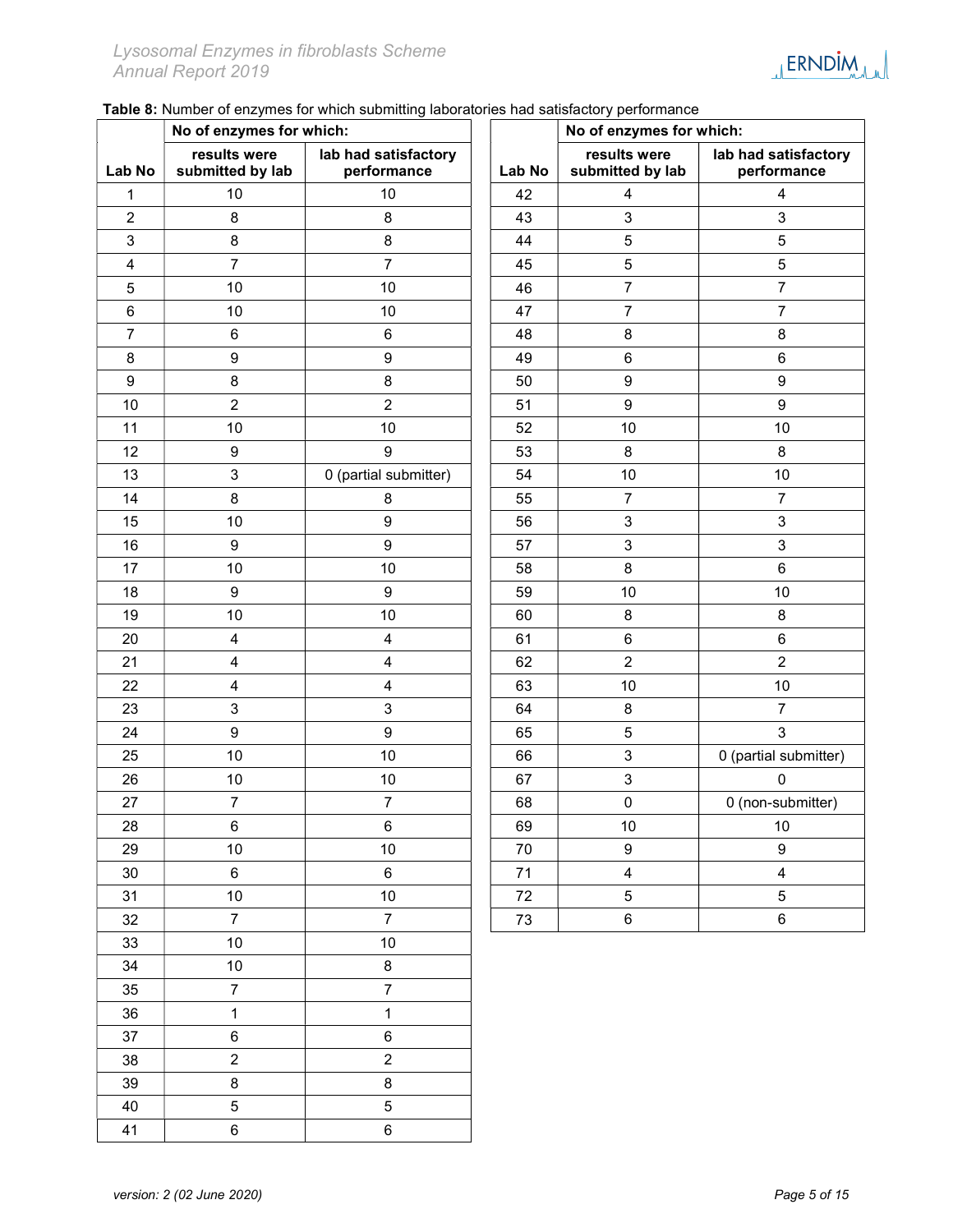

### 8. Certificates of Participation

As for other schemes, the performance for this scheme is summarised in the annual Certificate of participation. The certificate lists the total number of enzymes in the scheme, the number for which results have been submitted and the number for which satisfactory performance has been achieved. It is important to bear in mind that the certificate has to be backed up by the laboratory's individual on-line reports in the case of internal or external auditing.

#### 9. Comments on Overall Scheme Performance.

The majority of participants made the correct interpretation: that is, the correct enzyme deficiency was observed in the samples from affected patients and normal activity was observed in the unaffected samples.

Further information on the affected samples provided for testing can be found in Table 9 below.

|               | <b>Diagnosis</b>                                                                                                             |                     |                                                                                                                                                                     |                                                                                                                                     |
|---------------|------------------------------------------------------------------------------------------------------------------------------|---------------------|---------------------------------------------------------------------------------------------------------------------------------------------------------------------|-------------------------------------------------------------------------------------------------------------------------------------|
| <b>Sample</b> | [& enzyme<br>deficiency]                                                                                                     | Age at<br>diagnosis | <b>Clinical information</b>                                                                                                                                         | <b>Other information</b>                                                                                                            |
| LEFB2019.01   | Normal control<br>[all enzyme activities<br>normal]                                                                          |                     |                                                                                                                                                                     | All 10 enzymes in 2019<br>scheme were assayed<br>prior to distribution and<br>confirmed to have normal<br>levels of enzyme activity |
| LEFB2019.02   | Metachromatic<br>Leucodystrophy<br>(MLD)<br>[Arylsulphatase A<br>deficiency]                                                 | 2 years,<br>2months | Motor impairment from the<br>age of 2 years (unstable<br>sitting, limb spasticity) and<br>feeding refusal. High<br>proteins in CSF (0.6g/L).<br>MRI: leucodystrophy | Iduronate sulphatase<br>activity is normal excluding<br>the diagnosis of a multiple<br>sulphatase deficiency                        |
| LEFB2019.03   | NCL <sub>2</sub><br>(classic late infantile<br>neuronal ceroid<br>lipofuscinosis)<br>[Tripeptidyl peptidase<br>I deficiency] | 7.5 years           | Drug resistant epilepsy,<br>psychomotor retardation                                                                                                                 |                                                                                                                                     |
| LEFB2019.04   | Normal control<br>[all enzyme activities<br>normal]                                                                          |                     |                                                                                                                                                                     | Duplicate of LEFB2019.01.<br>This sample was used to<br>calculate %CV scores                                                        |
| LEFB2019.05   | GM1 gangliosidosis<br>[beta-galactosidase<br>deficiency]                                                                     | 10 months           | Psychomotor retardation,<br>hypotonia, nystagmus,<br>hepatomegaly                                                                                                   |                                                                                                                                     |
| LEFB2019.06   | Pompe disease<br>(Glycogen storage<br>disease type II- GSD<br>$\parallel$<br>[alpha-glucosidase<br>deficiencyl               | 35 years            | Progressive muscle<br>weakness, exercise<br>dyspnea                                                                                                                 |                                                                                                                                     |

Table 9: Cultured fibroblast samples included in the EQA scheme:

LEFB 01 & 04 were duplicates of a sample included as an unaffected control which was used to calculate the % CV data. Participants were asked to express enzyme results as a percentage of sample LEFB 01. LEFB 01 was included as a control to enable an improved comparison of overall results from all participants, and to include laboratories that do not use fibroblasts. However, not all laboratories followed this instruction when entering their results. On this occasion the Scientific Advisor has made the appropriate corrections. For the 2020 scheme all participants MUST enter this data correctly.

LEFB 02 was a patient with a deficiency of arylsulphatase A (metachromatic leucodystrophy (MLD)): The correct diagnosis of MLD was made by 95% of participants.

Note: Individuals with pseudodeficiency of arylsulfatase A can have results in the affected range, but are otherwise unaffected with MLD. Abnormal results can be confirmed by looking for the presence of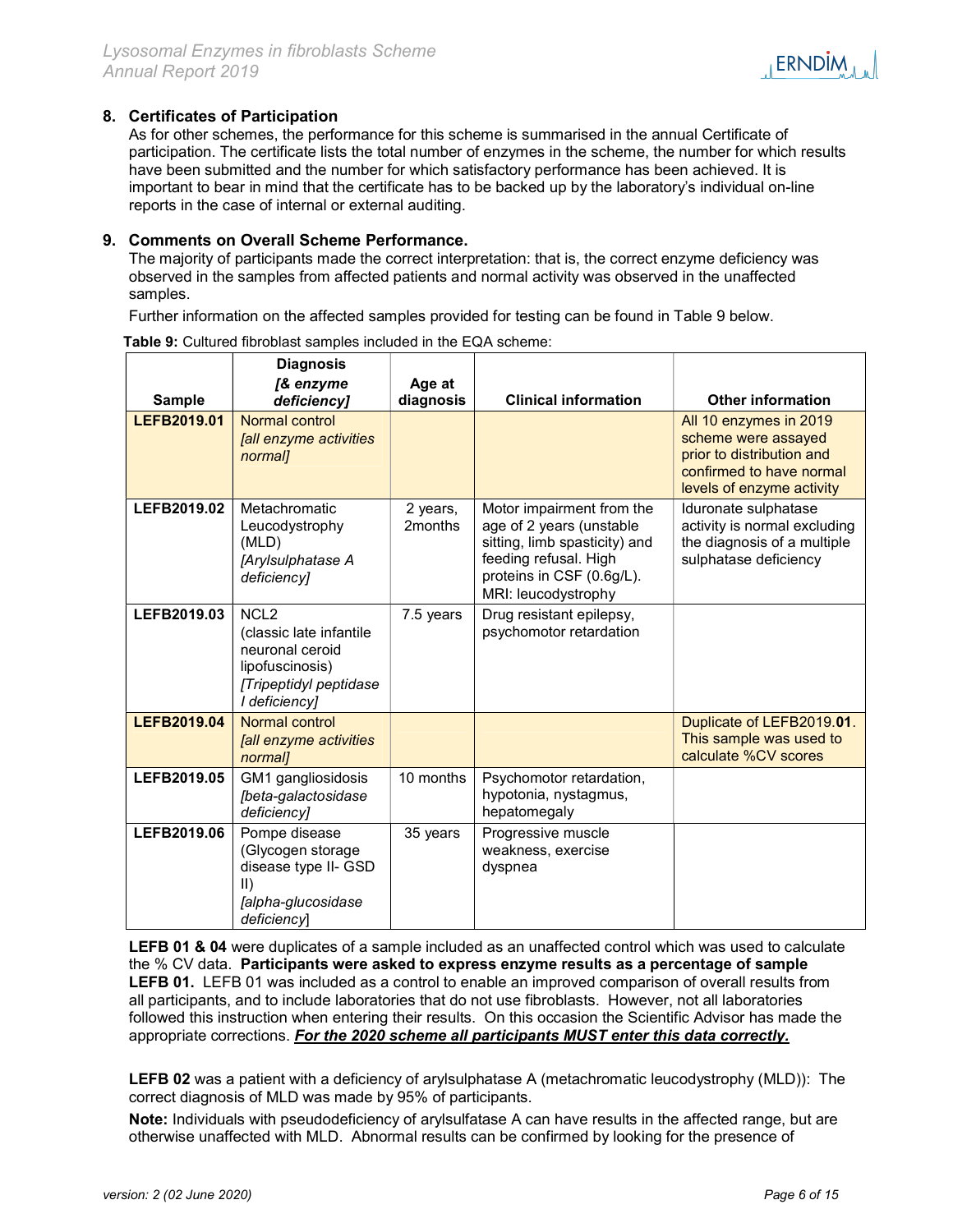sulphatides in the urine and/or DNA testing to check for the presence of the pseudodeficiency variant. ASA is also reduced, along with other sulphatase enzymes in cases of multiple sulphatase deficiency (MSD) and the possibility of this diagnosis should always be considered when low ASA is found. MSD can usually be confirmed or excluded by assaying one or more further sulphatases.

**Assay temperature**: Approximately 50% of participants use incubation temperature of  $0^{\circ}$ C and 50% incubate at  $37^{\circ}$ C.

Substrate: The majority of participants (87%) use the colorimetric substrate (para-nitrocatechol sulphate) for this assay. Since other arylsulphatases (ASB & ASC) will also hydrolyse this substrate, incubation conditions are chosen to maximise ASA activity but minimise activity of ASB and ASC. The most convenient method is to carry out the incubation at  $0^{\circ}$ C for a relatively long time. At  $0^{\circ}$ C ASA still has 25% of the activity measurable at 37°C, whereas ASB and ASC are practically inactive. Previous assays relied on ionic inhibition of ASB but the assay at 0°C has been shown to be more reliable diagnostically.

11% of participants are using a fluorimetric substrate and a single laboratory entered their methodology used as 'other'.

LEFB 03 was a patient affected with classic late infantile neuronal ceroid lipofuscinosis (NCL2). Fewer laboratories participated in this enzyme but 100% provided the correct diagnosis.

LEFB 05 was a patient with a beta-galactosidase deficiency (GM1 gangliosidosis). Most laboratories offer this enzyme test and had no problems achieving the correct diagnosis (97%).

Note: Deficiency of lysosomal β-galactosidase activity is the primary defect in GM1-gangliosidosis. However, β-gal is also deficient in Morquio disease type B (mucopolysaccharidosis IVB), which is allelic with GM1-gangliosidosis, and in galactosialidosis, which is non-allelic.

LEFB 06 was a patient with an alpha-glucosidase deficiency (Pompe /Glycogen storage disease type II (GSDII): 93% of participants made the correct diagnosis in this scheme.

The facility to record substrates used was added to the website in 2019. Overall, the majority of participants use fluorimetric substrates in their laboratories (the exception is arylsulphatase A): see Table 10 below.

| <b>Enzyme</b>                              | <b>Colorimetric</b> | <b>Fluorimetric</b> | <b>Radiolabelled</b> | <b>Other</b> |
|--------------------------------------------|---------------------|---------------------|----------------------|--------------|
| Alpha-galactosidase A                      | 1.5%                | 94.5%               |                      | 4%           |
| Alpha-glucosidase                          | 2%                  | 92%                 |                      | 6%           |
| Arylsulphatase A                           | 87%                 | 11%                 |                      | 2%           |
| Beta-galactosidase                         | 3.5%                | 94.5%               |                      | 2%           |
| Beta-glucosidase                           |                     | 95%                 |                      | 3%           |
| Galactosylceramidase                       | 2.5%                | 85%                 | 7.5%                 | 5%           |
| Iduronate sulphatase                       |                     | 97%                 |                      | 3%           |
| Lysosomal acid lipase (LAL/ acid esterase) | 18%                 | 76%                 | 6%                   |              |
| Palmitoyl protein thioesterase (PPT)       |                     | 100%                |                      |              |
| Tripeptidyl peptidase I (TPPI)             |                     | 100%                |                      |              |

Table 10: Substrates used

#### 10. Pilot for Scoring of Interpretation (to be implemented in 2020 Scheme – see 11.1)

During the 2019 scheme participants were asked to submit a suggested diagnosis for each sample. The aim was to investigate if it was possible to introduce formal evaluation of interpretation for this scheme. Table 11 shows a comparison between overall performance under the current scoring scheme and the performance under the pilot for scoring of interpretation. Only labs that would be poor performers under the pilot scoring system are included in Table 11. Under the current scoring system 3 labs (4.3% of participating labs) were classed as poor performers (see item 7) but under the pilot scoring system 6 labs (8.6% of participating labs) would be classed as poor performers, including the 3 labs classed a poor performers under the current scoring system.

The ERNDIM Scientific Advisory Board has agreed that scoring of interpretation will be formally evaluated for the 2020 scheme, see item 11.1).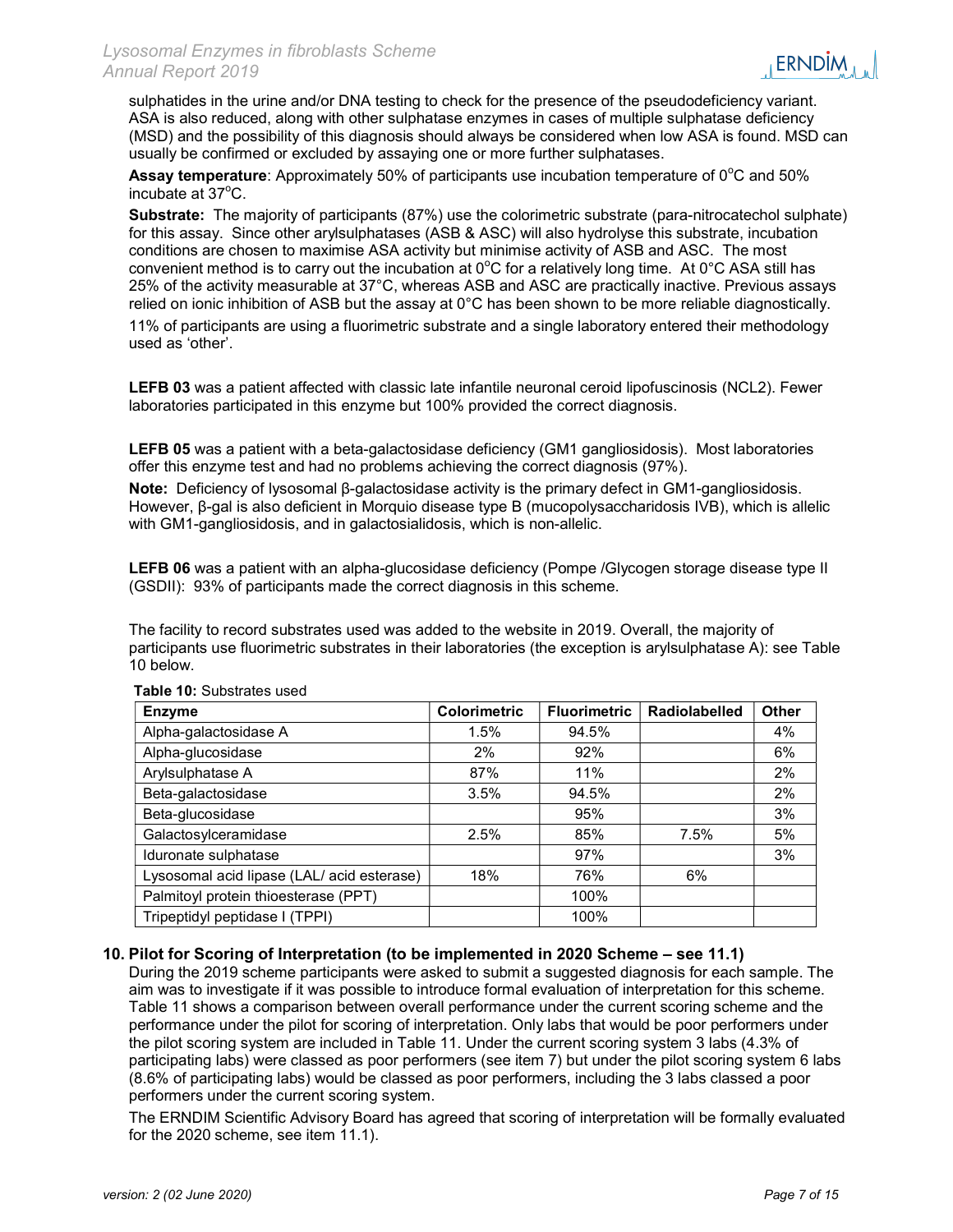

#### Table 11: Pilot score excludes partial and non-submitters

|         | No. of enzymes           |              | <b>Current scheme</b>  |                     | <b>Pilot Scheme</b>                                      |
|---------|--------------------------|--------------|------------------------|---------------------|----------------------------------------------------------|
| Lab No. | results<br>submitted for | <b>Score</b> | Overall<br>performance | Good<br>performance | Poor performance<br>for enzymes:                         |
| 15      | 10                       | 84%          | Good performer         | 9/10                | LAL                                                      |
| 34      | 10                       | 71%          | Good performer         | 8/10                | Arylsulphatase A & $\alpha$ -<br>Glucosidase             |
| 58      | 8                        | 59%          | Poor performer         | 6/8                 | LAL & $\alpha$ -Glucosidase                              |
| 64      | 8                        | 74%          | Good performer         | 7/8                 | $\alpha$ -Glucosidase                                    |
| 65      | 5                        | 59%          | Poor performer         | 3/5                 | ß-Galactosidase<br>& B-Glucosidase                       |
| 67      | 3                        | 14%          | Poor performer         | 0/3                 | ß-Galactosidase, ß-<br>Glucosidase &<br>Arylsulphatase A |

#### 11. Preview of the scheme in 2020.

- a) There will be two submission deadlines for the 2020 scheme:
	- Samples 01, 02 & 03 to be submitted by 26 June 2020
		- Samples 04, 05 & 06 to be submitted by 28 August 2020
- b) Some changes have been made to the enzymes included in the 2020 LEFB scheme; see Table 12 below for comparison. For purposes of laboratory accreditation there is an increasing demand for the inclusion of further /different enzymes in the scheme. In order to address this requirement it is intended to provide regular rotation of the enzymes included each year.

|  | Table 12: Analytes to be measured in 2020 |
|--|-------------------------------------------|
|--|-------------------------------------------|

| Analyte                                   | 2018         | 2019                      | 2020         |
|-------------------------------------------|--------------|---------------------------|--------------|
| Protein                                   | ✓            | $\checkmark$              | $\checkmark$ |
| $\alpha$ -Galactosidase                   | $\checkmark$ | ✓                         | $\checkmark$ |
| Galactose-6-sulphate sulphatase           | $\checkmark$ | $\boldsymbol{\mathsf{x}}$ | ×            |
| $\beta$ -Galactosidase                    | ✓            | ✓                         | ✓            |
| α-Glucosidase                             | ✓            | ✓                         |              |
| $\beta$ -Glucosidase                      | ✓            | ✓                         |              |
| $\beta$ -Glucuronidase                    | $\mathbf{x}$ | ×                         |              |
| $\beta$ -Hexosaminidase A                 | ✓            | $\boldsymbol{\mathsf{x}}$ | ×            |
| $\beta$ -Hexosaminidase A+B               | ✓            | $\boldsymbol{\mathsf{x}}$ | ×            |
| α-Iduronidase                             | ✓            | $\boldsymbol{\mathsf{x}}$ | ×            |
| Galactosylceramidase                      | ✓            | ✓                         | $\checkmark$ |
| Sphingomyelinase                          | ✓            | $\boldsymbol{\mathsf{x}}$ | ×            |
| Arylsulphatase A                          | $\mathbf{x}$ | ✓                         | $\checkmark$ |
| Iduronate-sulphatase                      | ×            | ✓                         | ×            |
| $\alpha$ -N-Ac-glucosaminidase            | ×            | ×                         | $\checkmark$ |
| Lysosomal acid lipase (LAL/acid/esterase) | ×            | ✓                         |              |
| Palmitoyl protein thioesterase            | ×            | ✓                         | ✓            |
| Tripeptidyl peptidase                     | $\mathbf x$  |                           | ×            |

#### 11.1. Scoring for the 2020 Scheme:

The results of the pilot for interpretation scoring (see item 10) were discussed by the Scientific Advisory Board at their meeting in November 2019 and it was agreed that scoring of interpretation will be formally evaluated for the 2020 scheme.

Each enzyme will be assessed individually, the emphasis being on the correct interpretation of the result (i.e. qualitative aspect). Making the correct interpretation /diagnosis for each enzyme/ sample is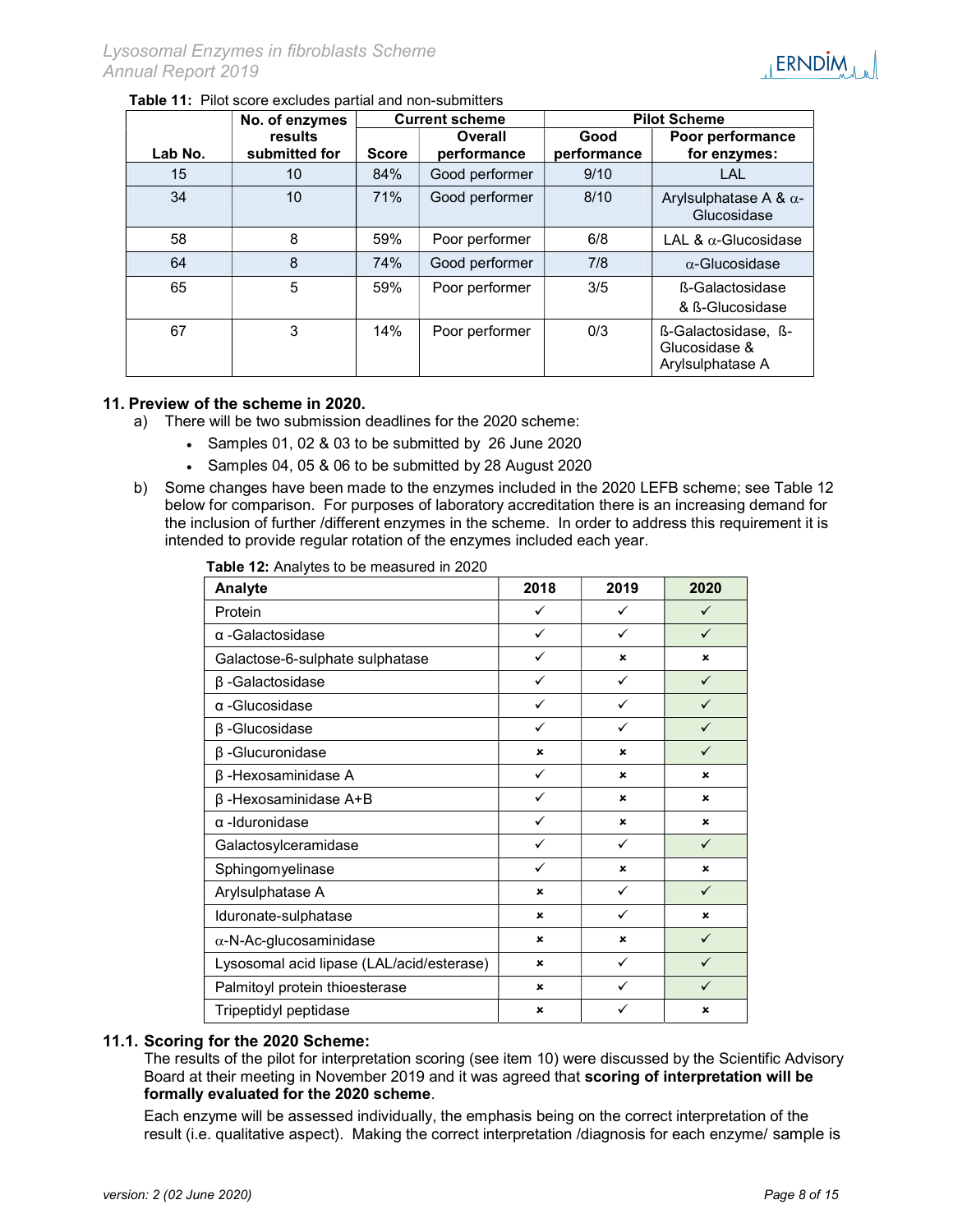the priority: i.e. identifying a deficiency in an affected patient and reporting normal activity in unaffected samples.

|  |  | Table 13: Scoring criteria 2020 |  |
|--|--|---------------------------------|--|
|--|--|---------------------------------|--|

|                | Criteria         |                                            | <b>Score</b> |
|----------------|------------------|--------------------------------------------|--------------|
| <b>Protein</b> |                  | CV<35%                                     |              |
|                | CV               | CV= 35% <cv<60%< td=""><td></td></cv<60%<> |              |
|                |                  | $CV > 60\%$                                |              |
| <b>Enzymes</b> |                  | Diagnosis correct                          |              |
|                | <b>Diagnosis</b> | Diagnosis incorrect                        |              |

For the 2020 Scheme the %CV for each enzyme will continue to be provided as participants indicated that they find this information useful. Note: the %CV for each enzyme will not contribute to scores from 2020.

If the interpretation of a result is incorrect for a specific enzyme a performance support letter may be issued, but only for that particular enzyme assay. This is to initiate a dialogue between us, the EQA scheme advisor/organiser and you, the participating laboratory, in order to solve any particular analytical problems and to help you improve performance.

**Comments box:** Participant comments for this scheme may now be taken into account by the Scientific Advisor. Please use this box to note any issues noted regarding the sample or assay.

#### 12. Questions, Comments and Suggestions

If you have any questions, comments or suggestions in addition to specific user comments please address these to the either the ERNDIM Administration Office (admin@erndim.org), the scientific advisor of the scheme, Ms Marie Jackson, (Marie.Jackson@viapath.co.uk) or the scheme organiser Dr Cas Weykamp (c.w.weykamp@skbwinterswijk.nl).

#### 13. Confidentiality Statement

This annual report is intended for participants of the ERNDIM Lysosomal Enzymes in fibroblasts scheme. The contents of this report or data derived from the use or analysis of ERNDIM EQA materials must not be used in written publications or oral presentations unless the explicit prior consent of ERNDIM has been granted.

Maire Jaden

Marie Jackson Scientific Advisor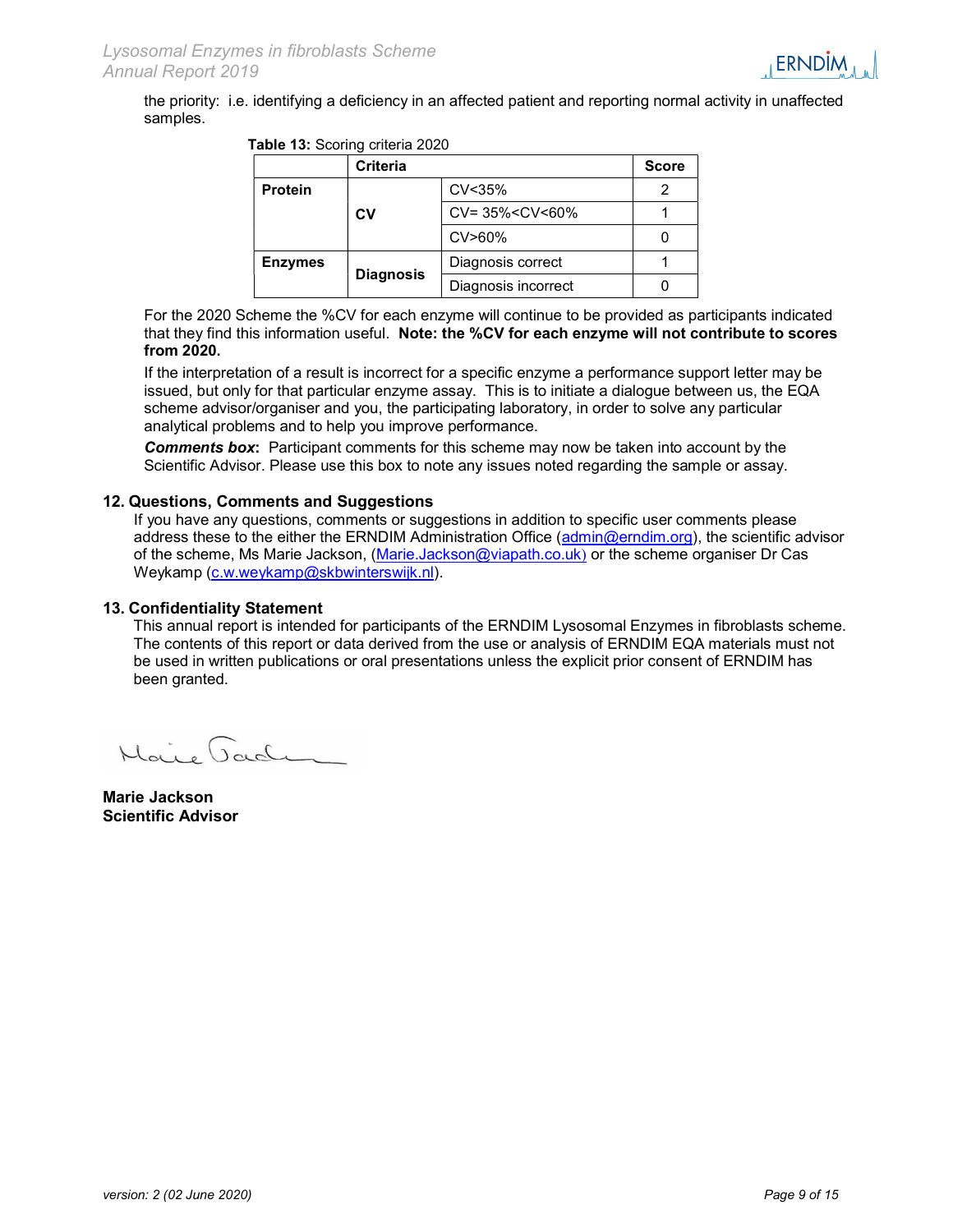

(see page 11 for key)

|                  | Protein/vial    |                  |                | <b>LAL</b>       |                         |                  | α-Galactosidase  |                  | β-Galactosidase           |                  |                         |
|------------------|-----------------|------------------|----------------|------------------|-------------------------|------------------|------------------|------------------|---------------------------|------------------|-------------------------|
|                  |                 | <b>Score</b>     |                | <b>Score</b>     |                         |                  | <b>Score</b>     |                  |                           | <b>Score</b>     |                         |
| Lab No           | CV              | c <sub>V</sub>   | CV             | <b>Diagnosis</b> | CV                      | %CV              | <b>Diagnosis</b> | <b>CV</b>        | %CV                       | <b>Diagnosis</b> | CV                      |
| $\mathbf{1}$     | 9               | $\overline{2}$   | $\mathbf{1}$   | $\overline{2}$   | 2                       | 3                | 2                | $\overline{2}$   | 12                        | $\overline{c}$   | $\overline{c}$          |
| $\overline{2}$   | 14              | $\overline{2}$   |                |                  |                         | 5                | $\overline{2}$   | $\overline{2}$   | $\overline{2}$            | $\overline{2}$   | $\mathbf 2$             |
| $\overline{3}$   | 69              | $\pmb{0}$        |                |                  |                         | 90               | $\overline{2}$   | $\mathbf 0$      | 43                        | $\overline{2}$   | $\mathbf{1}$            |
| $\overline{4}$   | $\overline{5}$  | $\mathbf 2$      | $\overline{5}$ | $\overline{2}$   | $\overline{2}$          | $\overline{2}$   | $\overline{a}$   | $\overline{2}$   | $\mathbf{1}$              | $\overline{2}$   | $\mathbf 2$             |
| 5                | 13              | $\overline{c}$   | 33             | $\overline{2}$   | $\overline{2}$          | 16               | $\overline{c}$   | $\overline{2}$   | 14                        | $\overline{2}$   | $\boldsymbol{2}$        |
| 6                | $\overline{14}$ | $\overline{2}$   | $\overline{6}$ | $\overline{2}$   | $\overline{c}$          | 19               | $\overline{c}$   | $\overline{2}$   | 11                        | $\overline{c}$   | $\boldsymbol{2}$        |
| $\overline{7}$   | $\pmb{0}$       | $\overline{c}$   |                |                  |                         | 11               | $\overline{c}$   | $\overline{2}$   | 24                        | $\overline{c}$   | $\overline{c}$          |
| 8                | 16              | $\mathbf 2$      |                |                  |                         | 13               | $\overline{c}$   | $\overline{2}$   | 28                        | $\overline{c}$   | $\overline{\mathbf{c}}$ |
| $\boldsymbol{9}$ | 11              | $\mathbf 2$      | 10             | $\overline{2}$   | $\overline{2}$          |                  |                  |                  | $\mathfrak{S}$            | $\overline{2}$   | $\overline{\mathbf{c}}$ |
| 10               | 37              | $\mathbf 1$      |                |                  |                         |                  |                  |                  | 56                        | $\overline{c}$   | $\mathbf{1}$            |
| 11               | $\overline{4}$  | $\boldsymbol{2}$ | 16             | $\overline{2}$   | $\overline{2}$          | $\overline{3}$   | $\overline{2}$   | $\overline{2}$   | $\overline{7}$            | $\overline{2}$   | $\boldsymbol{2}$        |
| 12               | 10              | $\overline{c}$   | 11             | $\overline{2}$   | $\overline{2}$          | 22               | $\overline{c}$   | $\overline{2}$   | $\bf 8$                   | $\overline{2}$   | $\boldsymbol{2}$        |
| 13               | 10              | $\mathbf 2$      |                |                  |                         | 20               | $\overline{c}$   | $\overline{2}$   |                           |                  |                         |
| 14               | 14              | $\overline{c}$   | $\overline{2}$ | $\overline{2}$   | $\overline{2}$          | 10               | $\overline{c}$   | $\overline{2}$   | 20                        | $\overline{c}$   | $\sqrt{2}$              |
| 15               | $\mathbf{1}$    | $\mathbf 2$      | 95             | $\pmb{0}$        | $\mathbf 0$             | $\overline{a}$   | $\overline{c}$   | $\overline{2}$   | 68                        | $\sqrt{2}$       | $\mathbf 0$             |
| 16               | 11              | $\overline{2}$   | 22             | $\overline{2}$   | $\overline{2}$          | $\overline{1}$   | $\overline{2}$   | $\overline{2}$   | $\overline{7}$            | $\sqrt{2}$       | $\boldsymbol{2}$        |
| 17               | 124             | $\mathbf 0$      | $\overline{5}$ | $\overline{2}$   | $\overline{2}$          | 5                | $\overline{c}$   | $\overline{2}$   | $\bf 8$                   | $\sqrt{2}$       | $\boldsymbol{2}$        |
| 18               | $\mathbf 0$     | $\overline{2}$   |                |                  |                         | 6                | $\overline{c}$   | $\overline{2}$   | 20                        | $\sqrt{2}$       | $\sqrt{2}$              |
| 19               | 11              | $\overline{2}$   | 13             | $\overline{2}$   | $\overline{c}$          | $\pmb{0}$        | $\overline{c}$   | $\overline{2}$   | 45                        | $\sqrt{2}$       | $\mathbf{1}$            |
| 20               | 42              | $\mathbf{1}$     |                |                  |                         |                  |                  |                  | 38                        | $\sqrt{2}$       | 1                       |
| 21               | $\overline{17}$ | $\overline{a}$   |                |                  |                         | $\overline{7}$   | $\sqrt{2}$       | $\overline{2}$   | $\mathbf{1}$              | $\overline{2}$   | $\sqrt{2}$              |
| $\overline{22}$  | 25              | $\overline{2}$   |                |                  |                         | 16               | $\overline{2}$   | $\overline{2}$   | 15                        | $\overline{2}$   | $\boldsymbol{2}$        |
| 23               | <b>ND</b>       | $\mathbf 0$      |                |                  |                         | $\boldsymbol{9}$ | $\overline{c}$   | $\boldsymbol{2}$ | $\boldsymbol{9}$          | $\sqrt{2}$       | $\boldsymbol{2}$        |
| 24               | 13              | $\overline{2}$   | 20             | $\overline{2}$   | $\sqrt{2}$              | $\mathbf{1}$     | $\overline{c}$   | $\overline{2}$   | 5                         | $\boldsymbol{2}$ | $\boldsymbol{2}$        |
| 25               | 36              | $\mathbf{1}$     | 163            | $\overline{2}$   | $\pmb{0}$               | 110              | $\overline{a}$   | 0                | 100                       | $\sqrt{2}$       | 0                       |
| 26               | 13              | $\overline{2}$   | $\overline{2}$ | $\boldsymbol{2}$ | $\overline{2}$          | 10               | $\sqrt{2}$       | $\overline{2}$   | $\ensuremath{\mathsf{3}}$ | $\sqrt{2}$       | $\overline{2}$          |
| 27               | $\mathbf{0}$    | $\overline{2}$   |                |                  |                         | $\overline{a}$   | $\sqrt{2}$       | $\overline{2}$   | $\mathbf{1}$              | $\sqrt{2}$       | $\boldsymbol{2}$        |
| 28               | 6               | $\overline{2}$   | 10             | $\boldsymbol{2}$ | 2                       | $\,6$            | $\sqrt{2}$       | $\overline{2}$   | 11                        | $\sqrt{2}$       | $\sqrt{2}$              |
| 29               | 35              | $\mathbf{1}$     | $\overline{2}$ | $\boldsymbol{2}$ | $\overline{\mathbf{c}}$ | $\bf8$           | $\sqrt{2}$       | $\overline{2}$   | 40                        | $\sqrt{2}$       | $\mathbf 1$             |
| 30               | $\mathbf{0}$    | $\overline{2}$   | $\overline{3}$ | $\overline{2}$   | $\overline{c}$          | 11               | $\sqrt{2}$       | $\overline{2}$   | $\mathbf{0}$              | $\sqrt{2}$       | $\sqrt{2}$              |
| 31               | 9               | $\overline{2}$   | 3 <sup>1</sup> | $\overline{2}$   | $\overline{2}$          | 11               | $\overline{2}$   | $\overline{2}$   | 36                        | $\overline{2}$   | $\mathbf{1}$            |
| 32               | 19              | $\overline{2}$   |                |                  |                         | $\pmb{0}$        | $\overline{2}$   | $\overline{2}$   | $6\phantom{1}6$           | $\overline{2}$   | $\sqrt{2}$              |
| 33               | $\mathfrak{S}$  | $\overline{2}$   | $\mathbf{1}$   | $\boldsymbol{2}$ | $\overline{c}$          | $\mathbf{1}$     | $\overline{c}$   | $\overline{2}$   | $\mathbf{1}$              | $\overline{2}$   | $\boldsymbol{2}$        |
| 34               | 10              | $\overline{2}$   | 208            | $\overline{2}$   | 0                       | 13               | $\overline{c}$   | $\overline{2}$   | 37                        | $\overline{2}$   | $\mathbf{1}$            |
| 35               | 25              | $\overline{2}$   |                |                  |                         | 7                | $\overline{a}$   | $\overline{2}$   | 16                        | $\overline{2}$   | 2                       |
| 36               | 22              | $\overline{2}$   |                |                  |                         | $\bf 8$          | $\overline{2}$   | $\overline{2}$   |                           |                  |                         |
| 37               | 14              | $\overline{2}$   |                |                  |                         | $6\phantom{.}$   | $\overline{2}$   | $\overline{2}$   | 20                        | $\overline{2}$   | $\overline{2}$          |
| 38               | 23              | $\overline{2}$   |                |                  |                         |                  |                  |                  |                           |                  |                         |
| 39               | $\bf 8$         | $\overline{2}$   | 11             | $\overline{2}$   | $\mathbf{2}$            | 24               | $\overline{2}$   | $\mathbf{2}$     | 22                        | $\overline{a}$   | $\overline{2}$          |
| 40               | $\overline{7}$  | $\overline{2}$   |                |                  |                         | $\pmb{0}$        | $\overline{a}$   | $\overline{2}$   | $10$                      | $\overline{2}$   | $\overline{c}$          |
| 41               | 11              | $\overline{2}$   |                |                  |                         | $6\phantom{a}$   | $\overline{a}$   | $\overline{2}$   | $\overline{3}$            | $\overline{a}$   | $\overline{c}$          |
| 42               | $\overline{4}$  | $\overline{2}$   |                |                  |                         | 17               | $\overline{a}$   | $\overline{2}$   | 13                        | $\overline{2}$   | $\overline{2}$          |
| 43               | $\pmb{0}$       | $\overline{2}$   |                |                  |                         | $10$             | $\overline{2}$   | $\overline{2}$   | 13                        | $\overline{2}$   | $\overline{2}$          |
| 44               | $\overline{5}$  | $\overline{2}$   |                |                  |                         | $\bf8$           | $\overline{2}$   | $\overline{2}$   | 31                        | $\overline{2}$   | $\overline{2}$          |
| 45               | 11              | $\overline{2}$   |                |                  |                         | 35               | $\overline{2}$   | $\mathbf{1}$     | 29                        | $\overline{2}$   | $\overline{2}$          |
| 46               | 10              | $\overline{2}$   |                |                  |                         | $\overline{3}$   | $\overline{a}$   | $\overline{2}$   | 18                        | $\overline{2}$   | $\mathbf{2}$            |
| 47               | 36              | $\mathbf 1$      |                |                  |                         | 60               | $\overline{a}$   | $\mathbf{1}$     | 70                        | $\overline{2}$   | $\mathbf 0$             |
| 48               | $\overline{3}$  | $\overline{2}$   | 319            | $\overline{2}$   | $\mathbf 0$             | 29               | $\overline{a}$   | $\overline{2}$   | $\bf{8}$                  | $\overline{2}$   | $\overline{2}$          |
| 49               | $\overline{7}$  | $\overline{2}$   | 28             | $\overline{2}$   | $\overline{2}$          | 17               | $\overline{2}$   | $\overline{c}$   | 23                        | $\overline{2}$   | $\overline{2}$          |
| 50               | 5 <sup>5</sup>  | $\overline{2}$   |                |                  |                         | 14               | $\overline{2}$   | $\overline{2}$   | 11                        | $\overline{2}$   | $\overline{2}$          |

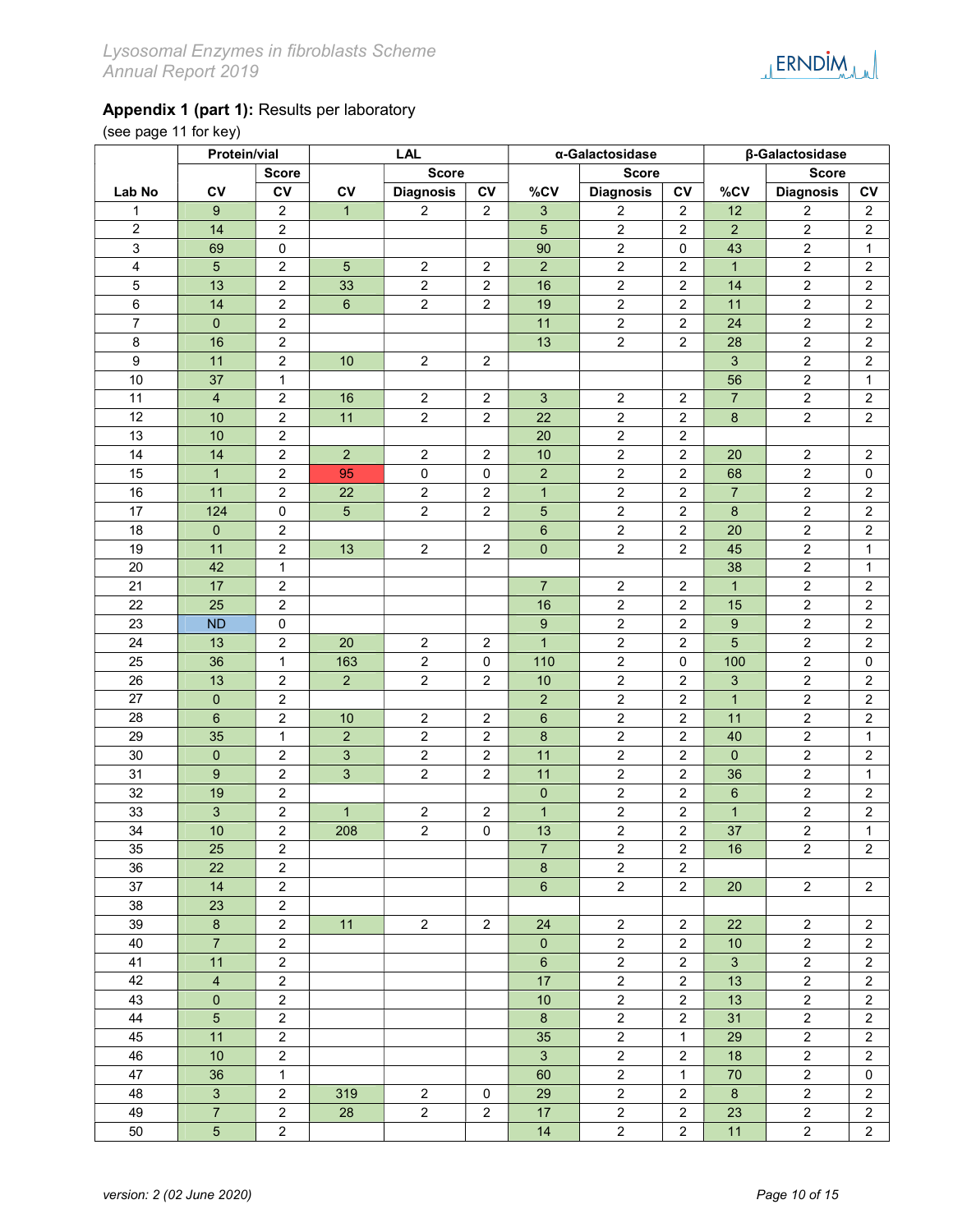Lysosomal Enzymes in fibroblasts Scheme Annual Report 2019



|        | Protein/vial   |                |                | <b>LAL</b>       |                |                | α-Galactosidase  |                |                | β-Galactosidase  |                |  |
|--------|----------------|----------------|----------------|------------------|----------------|----------------|------------------|----------------|----------------|------------------|----------------|--|
|        |                | <b>Score</b>   |                | <b>Score</b>     |                |                | <b>Score</b>     |                |                | <b>Score</b>     |                |  |
| Lab No | <b>CV</b>      | c <sub>V</sub> | <b>CV</b>      | <b>Diagnosis</b> | <b>CV</b>      | %CV            | <b>Diagnosis</b> | $c_{V}$        | %CV            | <b>Diagnosis</b> | <b>CV</b>      |  |
| 51     | 55             | $\mathbf{1}$   | 22             | $\overline{2}$   | 2              | 26             | $\overline{2}$   | $\overline{2}$ | 24             | $\overline{2}$   | 2              |  |
| 52     | $\Omega$       | $\overline{2}$ | 86             | $\overline{2}$   | $\mathbf{0}$   | 15             | $\overline{2}$   | $\overline{2}$ | 6              | $\overline{2}$   | $\overline{2}$ |  |
| 53     | 29             | $\overline{2}$ | 59             | $\overline{2}$   | $\mathbf{1}$   | $6\phantom{1}$ | $\overline{2}$   | 2              | 36             | 2                | $\mathbf{1}$   |  |
| 54     | 10             | $\overline{2}$ | $\overline{7}$ | $\overline{2}$   | 2              | 9              | $\overline{2}$   | 2              | $\overline{4}$ | $\overline{2}$   | 2              |  |
| 55     | 5              | $\overline{2}$ |                |                  |                | 19             | $\overline{2}$   | 2              | $\overline{2}$ | $\overline{2}$   | 2              |  |
| 56     | $\mathbf{0}$   | $\overline{2}$ |                |                  |                | $\mathbf{0}$   | $\overline{2}$   | $\overline{2}$ |                |                  |                |  |
| 57     | $\overline{2}$ | $\overline{2}$ |                |                  |                | 12             | $\overline{2}$   | 2              | 9              | $\overline{2}$   | 2              |  |
| 58     | 17             | $\overline{2}$ | 76             | $\mathbf 0$      | $\mathbf 0$    | 82             | $\overline{2}$   | $\Omega$       | R <sub>0</sub> | $\overline{2}$   | 0              |  |
| 59     | 17             | $\overline{2}$ | 2 <sup>1</sup> | $\overline{2}$   | 2              | $\overline{7}$ | $\overline{c}$   | $\overline{2}$ | 47             | $\overline{2}$   | $\mathbf{1}$   |  |
| 60     | 31             | $\overline{2}$ | 16             | $\overline{2}$   | $\overline{2}$ | 15             | $\overline{2}$   | 2              | 5              | $\overline{2}$   | $\overline{c}$ |  |
| 61     | 2              | $\overline{2}$ | 23             | $\overline{2}$   | 2              | $\overline{7}$ | $\overline{2}$   | 2              | 16             | $\overline{2}$   | 2              |  |
| 62     | 10             | 0              |                |                  |                |                |                  |                | 12             | $\overline{2}$   | $\overline{2}$ |  |
| 63     | 6              | $\overline{2}$ | 21             | $\overline{2}$   | 2              | 12             | $\overline{2}$   | 2              | 22             | $\overline{2}$   | 2              |  |
| 64     | 10             | $\overline{2}$ | $\overline{4}$ | $\overline{2}$   | $\overline{2}$ | 30             | $\overline{c}$   | $\mathbf{1}$   | 135            | $\overline{2}$   | $\mathbf 0$    |  |
| 65     | 12             | $\overline{2}$ |                |                  |                | 30             | $\overline{c}$   | $\mathbf{1}$   | 46             | $\mathsf 0$      | 1              |  |
| 66     | <b>ND</b>      |                |                |                  |                | R <sub>0</sub> | $\overline{c}$   | $\mathbf 0$    | R <sub>0</sub> | $\overline{2}$   | 0              |  |
| 67     | 66             | $\mathbf 0$    |                |                  |                |                |                  |                | 44             | $\mathbf 0$      | $\mathbf{1}$   |  |
| 68     |                |                |                |                  |                |                |                  |                |                |                  |                |  |
| 69     | 40             | $\mathbf{1}$   | 27             | $\overline{2}$   | 2              | 37             | $\overline{c}$   | 2              | 51             | $\overline{2}$   | $\mathbf{1}$   |  |
| 70     | 9              | $\overline{2}$ |                |                  |                | 2              | $\overline{2}$   | 2              | $\overline{4}$ | 2                | 2              |  |
| 71     | 3              | $\overline{2}$ |                |                  |                | 20             | $\overline{c}$   | $\overline{2}$ | 19             | $\overline{a}$   | $\overline{2}$ |  |
| 72     | $\,6$          | $\overline{2}$ |                |                  |                | 9.5            | $\overline{c}$   | $\overline{2}$ | 19             | $\overline{2}$   | 2              |  |
| 73     | 3              | $\overline{2}$ |                |                  |                | 4              | $\overline{2}$   | $\overline{2}$ | $\mathbf{1}$   | $\overline{2}$   | $\overline{2}$ |  |

Key

green cells = correct interpretation

red cells = incorrect interpretation

blue cells =not all samples measured

R0 = CV calculation not possible as one or both of LF1 and LF4 (duplicate samples) were not measured

nd = not done (i.e. result not submitted)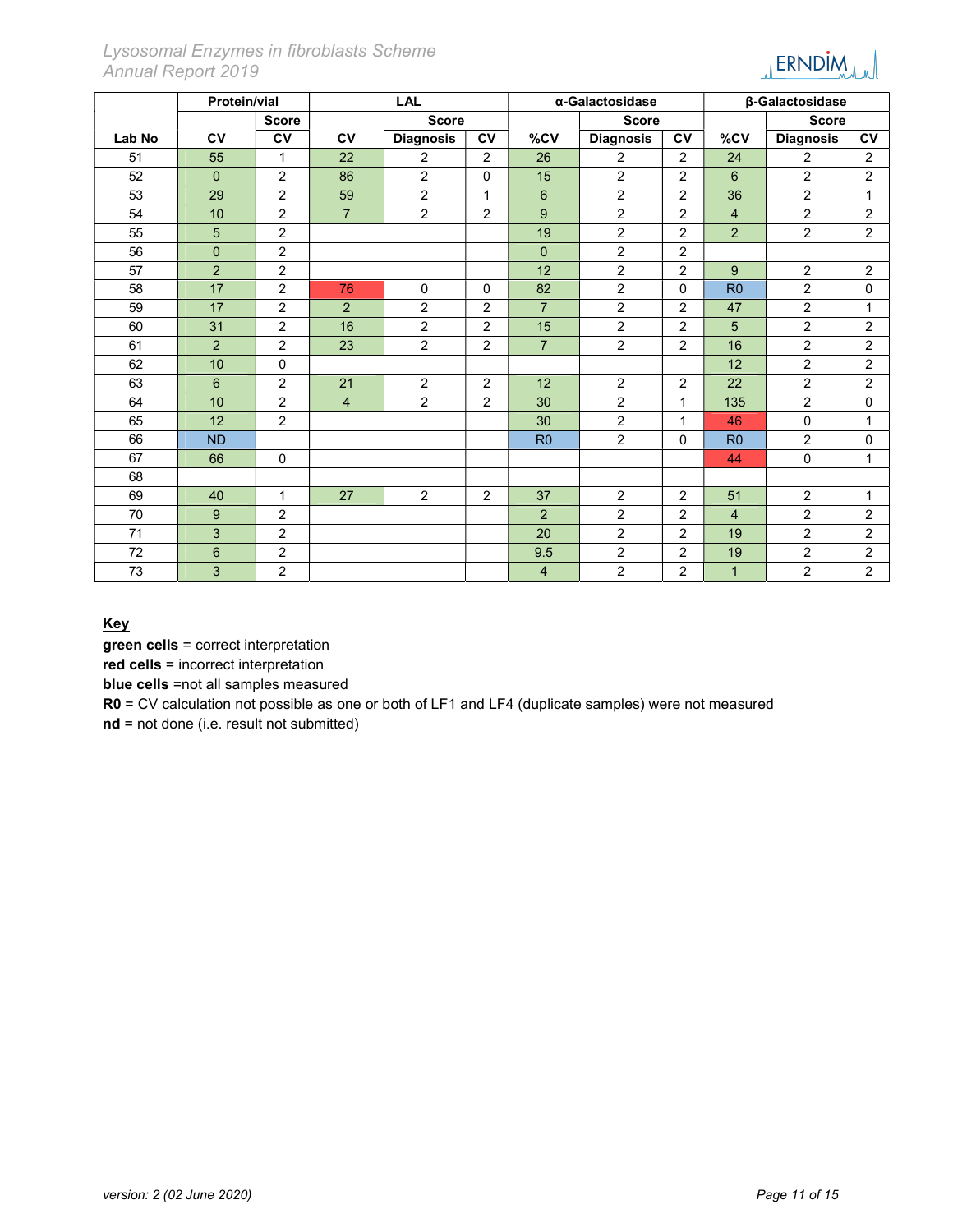## Appendix 1 (part 2): Results per laboratory

(see page 11 for key)

|                         | α-Glucosidase             |                  |                  |                  | β-Glucosidase    |                | <b>TPP</b>              |                         |                  | <b>PPT</b>     |                  |                         |
|-------------------------|---------------------------|------------------|------------------|------------------|------------------|----------------|-------------------------|-------------------------|------------------|----------------|------------------|-------------------------|
|                         |                           | <b>Score</b>     |                  | <b>Score</b>     |                  |                | <b>Score</b>            |                         |                  |                | <b>Score</b>     |                         |
| Lab No                  | <b>CV</b>                 | <b>Diagnosis</b> | CV               | <b>CV</b>        | <b>Diagnosis</b> | CV             | CV                      | <b>Diagnosis</b>        | <b>CV</b>        | CV             | <b>Diagnosis</b> | <b>CV</b>               |
| $\mathbf{1}$            | $\overline{4}$            | $\overline{c}$   | $\overline{2}$   | $\mathbf{0}$     | $\overline{c}$   | $\overline{2}$ | $\mathbf{1}$            | $\overline{c}$          | $\overline{2}$   | $\mathbf{1}$   | $\boldsymbol{2}$ | $\mathbf{2}$            |
| $\overline{c}$          | $\overline{\mathbf{4}}$   | $\overline{2}$   | $\overline{2}$   | $\overline{4}$   | $\overline{2}$   | $\overline{2}$ | $\overline{5}$          | $\overline{2}$          | $\overline{2}$   | $\overline{2}$ | $\overline{2}$   | $\overline{2}$          |
| $\mathsf 3$             | 20                        | $\overline{2}$   | $\overline{2}$   | 16               | $\overline{2}$   | $\overline{2}$ |                         |                         |                  | 90             | $\overline{2}$   | $\mathbf 0$             |
| $\overline{\mathbf{4}}$ | 21                        | $\overline{2}$   | $\overline{c}$   | $\boldsymbol{6}$ | $\overline{2}$   | $\sqrt{2}$     |                         |                         |                  |                |                  |                         |
| $\mathbf 5$             | $\overline{2}$            | $\mathbf 2$      | $\sqrt{2}$       | 18               | $\mathbf 2$      | $\sqrt{2}$     | 27                      | $\boldsymbol{2}$        | $\sqrt{2}$       | 44             | $\overline{2}$   | $\mathbf{1}$            |
| $\,6$                   | $\bf 8$                   | $\mathbf 2$      | $\overline{2}$   | 9                | $\mathbf 2$      | $\sqrt{2}$     | 18                      | $\overline{2}$          | $\overline{2}$   | $\overline{3}$ | $\overline{2}$   | $\sqrt{2}$              |
| $\overline{7}$          | 13                        | $\boldsymbol{2}$ | $\overline{c}$   | 12               | $\boldsymbol{2}$ | $\sqrt{2}$     |                         |                         |                  |                |                  |                         |
| 8                       | 16                        | $\boldsymbol{2}$ | $\overline{c}$   | $6\phantom{1}$   | $\overline{2}$   | $\sqrt{2}$     | $\bf 8$                 | $\overline{c}$          | $\sqrt{2}$       | 15             | $\overline{c}$   | $\overline{2}$          |
| $\boldsymbol{9}$        | 56                        | $\overline{c}$   | $\mathbf{1}$     | $\,6\,$          | $\overline{2}$   | $\sqrt{2}$     | 24                      | $\overline{c}$          | $\sqrt{2}$       | $\mathbf{1}$   | $\overline{2}$   | $\overline{c}$          |
| $10\,$                  |                           |                  |                  |                  |                  |                |                         |                         |                  |                |                  |                         |
| 11                      | $\mathbf{3}$              | $\overline{c}$   | $\overline{2}$   | 14               | $\boldsymbol{2}$ | 2              | $\overline{4}$          | $\sqrt{2}$              | $\overline{2}$   | 10             | $\overline{c}$   | $\overline{2}$          |
| 12                      | 22                        | $\boldsymbol{2}$ | $\overline{2}$   | 21               | $\boldsymbol{2}$ | $\sqrt{2}$     | 56                      | $\overline{a}$          | $\mathbf{1}$     | 17             | $\overline{2}$   | $\overline{c}$          |
| 13                      |                           |                  |                  | 95               | $\pmb{0}$        | 0              |                         |                         |                  |                |                  |                         |
| 14                      | 22                        | $\sqrt{2}$       | $\sqrt{2}$       | 9                | $\boldsymbol{2}$ | $\sqrt{2}$     |                         |                         |                  |                |                  |                         |
| 15                      | $\ensuremath{\mathsf{3}}$ | $\overline{c}$   | $\sqrt{2}$       | 12               | $\boldsymbol{2}$ | $\sqrt{2}$     | 25                      | $\boldsymbol{2}$        | $\sqrt{2}$       | 43             | $\overline{c}$   | 1                       |
| 16                      | $\mathbf{1}$              | $\boldsymbol{2}$ | $\overline{c}$   | $\overline{7}$   | $\boldsymbol{2}$ | $\sqrt{2}$     | $\overline{7}$          | $\boldsymbol{2}$        | $\overline{2}$   | $\sqrt{5}$     | $\boldsymbol{2}$ | $\sqrt{2}$              |
| 17                      | $\bf 8$                   | $\boldsymbol{2}$ | $\sqrt{2}$       | $\overline{c}$   | $\boldsymbol{2}$ | $\sqrt{2}$     | $\overline{\mathbf{4}}$ | $\boldsymbol{2}$        | $\sqrt{2}$       | $\overline{2}$ | $\boldsymbol{2}$ | $\overline{2}$          |
| 18                      | $\overline{7}$            | $\overline{c}$   | $\boldsymbol{2}$ | $\overline{5}$   | $\boldsymbol{2}$ | $\sqrt{2}$     | 28                      | $\overline{c}$          | $\sqrt{2}$       | $\overline{7}$ | $\boldsymbol{2}$ | $\overline{c}$          |
| 19                      | 10                        | $\boldsymbol{2}$ | $\overline{2}$   | 23               | $\boldsymbol{2}$ | $\sqrt{2}$     | 24                      | $\boldsymbol{2}$        | 1                | $\overline{7}$ | $\boldsymbol{2}$ | $\overline{\mathbf{c}}$ |
| 20                      |                           |                  |                  | 28               | $\boldsymbol{2}$ | $\overline{2}$ |                         |                         |                  |                |                  |                         |
| 21                      |                           |                  |                  | $\overline{2}$   | $\overline{2}$   | $\overline{a}$ |                         |                         |                  |                |                  |                         |
| 22                      | $\overline{1}$            | $\overline{2}$   | $\overline{2}$   | 20               | $\overline{2}$   | $\overline{2}$ |                         |                         |                  |                |                  |                         |
| 23                      |                           |                  |                  |                  |                  |                |                         |                         |                  |                |                  |                         |
| 24                      |                           |                  |                  | 23               | $\overline{2}$   | $\overline{2}$ | 13                      | $\overline{2}$          | $\overline{2}$   | 32             | $\overline{2}$   | $\sqrt{2}$              |
| 25                      | 37                        | $\boldsymbol{2}$ | $\mathbf{1}$     | 32               | $\boldsymbol{2}$ | $\overline{2}$ | $\overline{4}$          | $\overline{2}$          | $\overline{2}$   | 125            | $\overline{2}$   | $\mathbf{1}$            |
| 26                      | 14                        | $\boldsymbol{2}$ | $\overline{c}$   | 9                | $\boldsymbol{2}$ | $\sqrt{2}$     | 50                      | $\overline{c}$          | $\mathbf{1}$     | 15             | $\overline{2}$   | $\overline{2}$          |
| 27                      | 18                        | $\boldsymbol{2}$ | $\overline{c}$   | 11               | $\boldsymbol{2}$ | $\overline{2}$ | 85                      | $\overline{a}$          | $\mathbf 0$      |                |                  |                         |
| 28                      | 18                        | $\overline{2}$   | $\overline{c}$   | 65               | $\overline{2}$   | 0              |                         |                         |                  |                |                  |                         |
| 29                      | 12                        | $\overline{2}$   | $\overline{2}$   | 28               | $\boldsymbol{2}$ | $\overline{2}$ | $\mathbf 0$             | $\overline{a}$          | $\overline{2}$   | 57             | $\overline{2}$   | 1                       |
| 30                      | R <sub>0</sub>            | $\boldsymbol{2}$ | $\mathbf 0$      | $\overline{4}$   | $\boldsymbol{2}$ | $\sqrt{2}$     |                         |                         |                  |                |                  |                         |
| 31                      | 55                        | $\boldsymbol{2}$ | $\mathbf{1}$     | $9\,$            | $\boldsymbol{2}$ | $\sqrt{2}$     | 52                      | $\boldsymbol{2}$        | $\mathbf{1}$     | 15             | $\overline{2}$   | $\overline{2}$          |
| 32                      |                           |                  |                  | 17               | $\overline{c}$   | $\overline{c}$ | $\mathbf{1}$            | $\overline{2}$          | $\overline{2}$   | 11             | $\overline{2}$   | $\overline{2}$          |
| 33                      | $\mathbf{1}$              | $\boldsymbol{2}$ | $\boldsymbol{2}$ | $\mathbf{1}$     | $\boldsymbol{2}$ | $\sqrt{2}$     | $\mathbf{1}$            | $\boldsymbol{2}$        | $\boldsymbol{2}$ | $\mathbf{1}$   | $\overline{c}$   | $\sqrt{2}$              |
| 34                      | 548                       | $\mathbf 0$      | 0                | $\mathbf{1}$     | $\overline{2}$   | $\sqrt{2}$     | 21                      | $\overline{\mathbf{c}}$ | $\overline{c}$   | $\bf 8$        | $\overline{2}$   | $\overline{c}$          |
| 35                      | 143                       | $\overline{c}$   | 0                | $\boldsymbol{9}$ | $\overline{c}$   | $\sqrt{2}$     |                         |                         |                  |                |                  |                         |
| 36                      |                           |                  |                  |                  |                  |                |                         |                         |                  |                |                  |                         |
| 37                      | 10                        | $\sqrt{2}$       | $\overline{2}$   | 9                | $\overline{c}$   | $\overline{2}$ |                         |                         |                  |                |                  |                         |
| 38                      | 10                        | $\sqrt{2}$       | $\overline{2}$   | 38               | $\overline{c}$   | $\mathbf{1}$   |                         |                         |                  |                |                  |                         |
| 39                      | $\overline{3}$            | $\boldsymbol{2}$ | $\overline{2}$   | 16               | $\boldsymbol{2}$ | $\sqrt{2}$     |                         |                         |                  |                |                  |                         |
| 40                      | 20                        | $\overline{2}$   | $\overline{2}$   | 14               | $\overline{2}$   | $\sqrt{2}$     |                         |                         |                  |                |                  |                         |
| 41                      | 14                        | $\overline{2}$   | $\overline{2}$   | $\sqrt{5}$       | $\overline{2}$   | $\sqrt{2}$     |                         |                         |                  |                |                  |                         |
| 42                      |                           |                  |                  | 18               | $\overline{2}$   | $\overline{2}$ |                         |                         |                  |                |                  |                         |
| 43                      |                           |                  |                  | 19               | $\overline{2}$   | $\overline{2}$ |                         |                         |                  |                |                  |                         |
| 44                      | 13                        | $\overline{2}$   | $\overline{2}$   | 21               | $\overline{2}$   | $\overline{2}$ |                         |                         |                  |                |                  |                         |
| 45                      |                           |                  |                  | $\mathbf{0}$     | $\overline{2}$   | $\overline{2}$ |                         |                         |                  |                |                  |                         |
| 46                      | 63                        | $\sqrt{2}$       | $\pmb{0}$        | $5\phantom{.0}$  | $\overline{2}$   | $\overline{2}$ |                         |                         |                  |                |                  |                         |
| 47                      | 43                        | $\overline{2}$   | $\mathbf{1}$     | 28               | $\overline{2}$   | $\overline{2}$ | 72                      | $\overline{2}$          | $\mathbf 0$      | 55             | $\overline{2}$   | $\mathbf{1}$            |
| 48                      | 24                        | $\overline{c}$   | $\overline{c}$   | 12               | $\overline{2}$   | $\overline{2}$ |                         |                         |                  |                |                  |                         |
| 49                      | $\bf{8}$                  | $\boldsymbol{2}$ | $\overline{2}$   | $\mathbf{0}$     | $\overline{2}$   | $\overline{2}$ |                         |                         |                  |                |                  |                         |
| 50                      | 13                        | $\overline{2}$   | $\overline{2}$   | $\overline{4}$   | $\overline{2}$   | $\overline{2}$ | 30                      | $\overline{2}$          | $\overline{2}$   | 31             | $\overline{2}$   | $\overline{2}$          |
|                         |                           |                  |                  |                  |                  |                |                         |                         |                  |                |                  |                         |

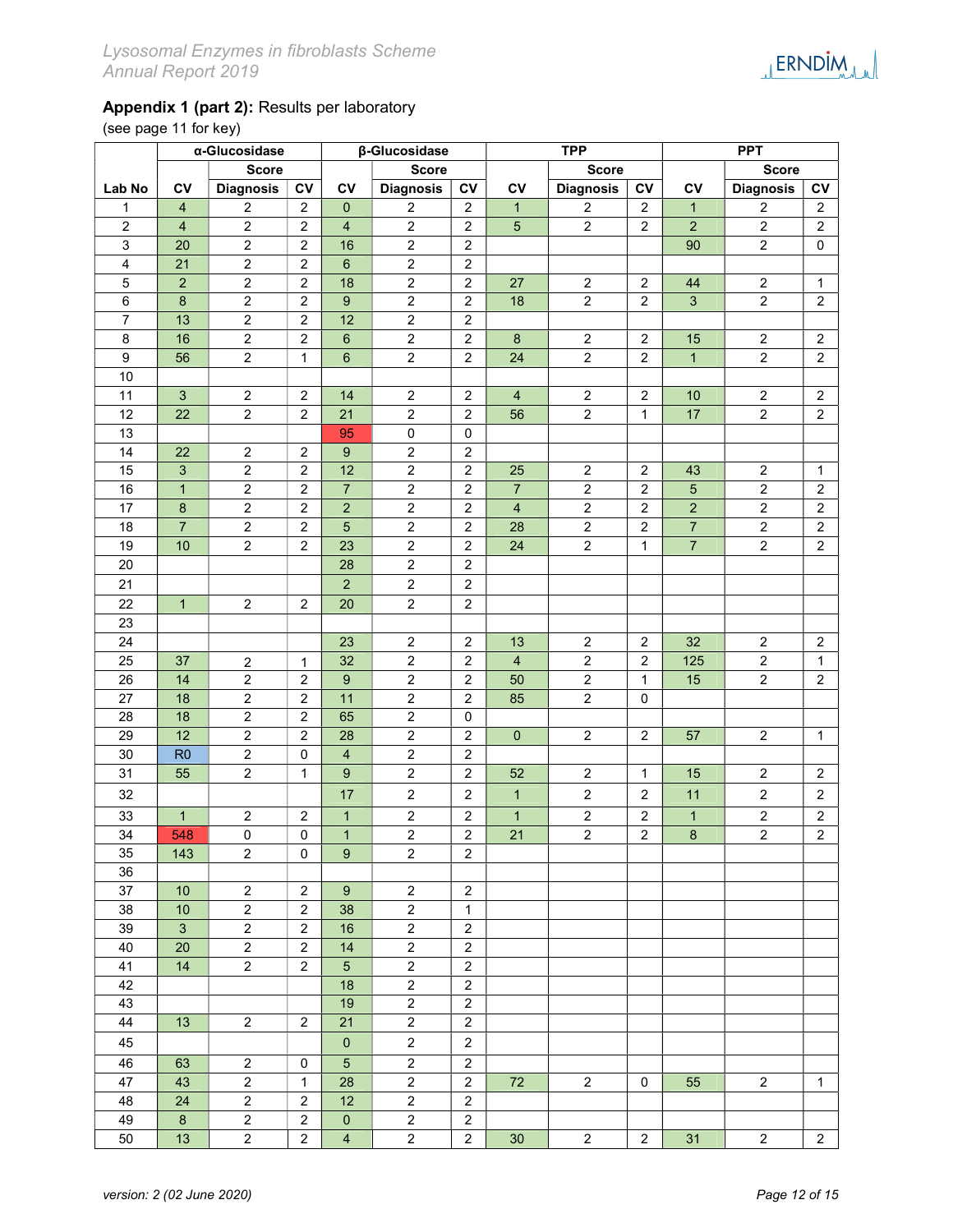|        | α-Glucosidase  |                  |                | β-Glucosidase  |                  |                | <b>TPP</b>   |                  |                | <b>PPT</b>     |                  |                |
|--------|----------------|------------------|----------------|----------------|------------------|----------------|--------------|------------------|----------------|----------------|------------------|----------------|
|        |                | <b>Score</b>     |                |                | <b>Score</b>     |                |              | <b>Score</b>     |                |                | <b>Score</b>     |                |
| Lab No | <b>CV</b>      | <b>Diagnosis</b> | <b>CV</b>      | <b>CV</b>      | <b>Diagnosis</b> | <b>CV</b>      | <b>CV</b>    | <b>Diagnosis</b> | <b>CV</b>      | <b>CV</b>      | <b>Diagnosis</b> | <b>CV</b>      |
| 51     | 3              | 2                | $\overline{2}$ | 22             | 2                | $\overline{2}$ | 12           | 2                | 2              |                |                  |                |
| 52     | 13             | $\overline{2}$   | $\overline{2}$ | 53             | 2                | 2              | 27           | $\overline{2}$   | $\overline{2}$ | 9              | $\overline{2}$   | $\overline{2}$ |
| 53     | 63             | $\overline{2}$   | $\Omega$       | 18             | $\overline{2}$   | $\overline{2}$ |              |                  |                |                |                  |                |
| 54     | 12             | $\overline{2}$   | $\overline{2}$ | 5              | $\overline{2}$   | 2              | $\mathbf{1}$ | 2                | $\overline{2}$ | $\overline{3}$ | $\overline{2}$   | $\overline{2}$ |
| 55     | 12             | $\overline{2}$   | 2              | 14             | $\overline{2}$   | $\overline{2}$ |              |                  |                |                |                  |                |
| 56     | 8              | $\overline{2}$   | $\overline{2}$ | 9              | $\overline{2}$   | $\overline{2}$ |              |                  |                |                |                  |                |
| 57     |                |                  |                |                |                  |                |              |                  |                |                |                  |                |
| 58     | 59             | $\mathbf 0$      | 1              | 22             | $\overline{2}$   | $\overline{2}$ |              |                  |                |                |                  |                |
| 59     | $\overline{4}$ | $\overline{2}$   | 2              | $\overline{7}$ | $\overline{2}$   | $\overline{2}$ | 3            | $\overline{2}$   | 2              | 16             | $\overline{2}$   | $\overline{2}$ |
| 60     | $\mathbf{0}$   | $\overline{2}$   | $\overline{2}$ | $\mathbf{1}$   | $\overline{2}$   | $\overline{2}$ |              |                  |                |                |                  |                |
| 61     | $\mathbf{1}$   | $\overline{2}$   | $\overline{2}$ | 14             | $\overline{2}$   | 2              |              |                  |                |                |                  |                |
| 62     |                |                  |                | $\overline{4}$ | $\overline{2}$   | 2              |              |                  |                |                |                  |                |
| 63     | 15             | 2                | 2              | 2              | 2                | $\overline{2}$ | 40           | $\overline{2}$   | 1              | 23             | $\overline{2}$   | $\overline{2}$ |
| 64     | 186            | $\Omega$         | $\Omega$       | 11             | $\overline{2}$   | 2              | 29           | $\overline{2}$   | 2              | 49             | $\overline{2}$   | $\mathbf{1}$   |
| 65     | 50             | 2                | 1              | 14             | $\mathbf 0$      | $\overline{2}$ |              |                  |                |                |                  |                |
| 66     |                |                  |                |                |                  |                |              |                  |                |                |                  |                |
| 67     | 39             | $\mathbf 0$      | 1              |                |                  |                |              |                  |                |                |                  |                |
| 68     |                |                  |                |                |                  |                |              |                  |                |                |                  |                |
| 69     | 14             | $\overline{2}$   | 2              | 22             | $\overline{2}$   | 2              | 27           | $\overline{2}$   | $\mathbf{1}$   | 8              | $\overline{c}$   | $\overline{c}$ |
| 70     | 2              | 2                | 2              | 6              | $\overline{2}$   | $\overline{2}$ | 2            | $\overline{a}$   | $\overline{2}$ | $\overline{7}$ | $\overline{2}$   | $\overline{2}$ |
| 71     |                |                  |                | 21             | $\overline{c}$   | $\overline{2}$ |              |                  |                |                |                  |                |
| 72     | 33             | $\overline{2}$   | 2              | 10             | $\overline{2}$   | $\overline{2}$ |              |                  |                |                |                  |                |
| 73     | 28             | $\overline{2}$   | $\overline{2}$ | 40             | $\overline{2}$   | 1              |              |                  |                |                |                  |                |

## Lysosomal Enzymes in fibroblasts Scheme Annual Report 2019

JERNDIM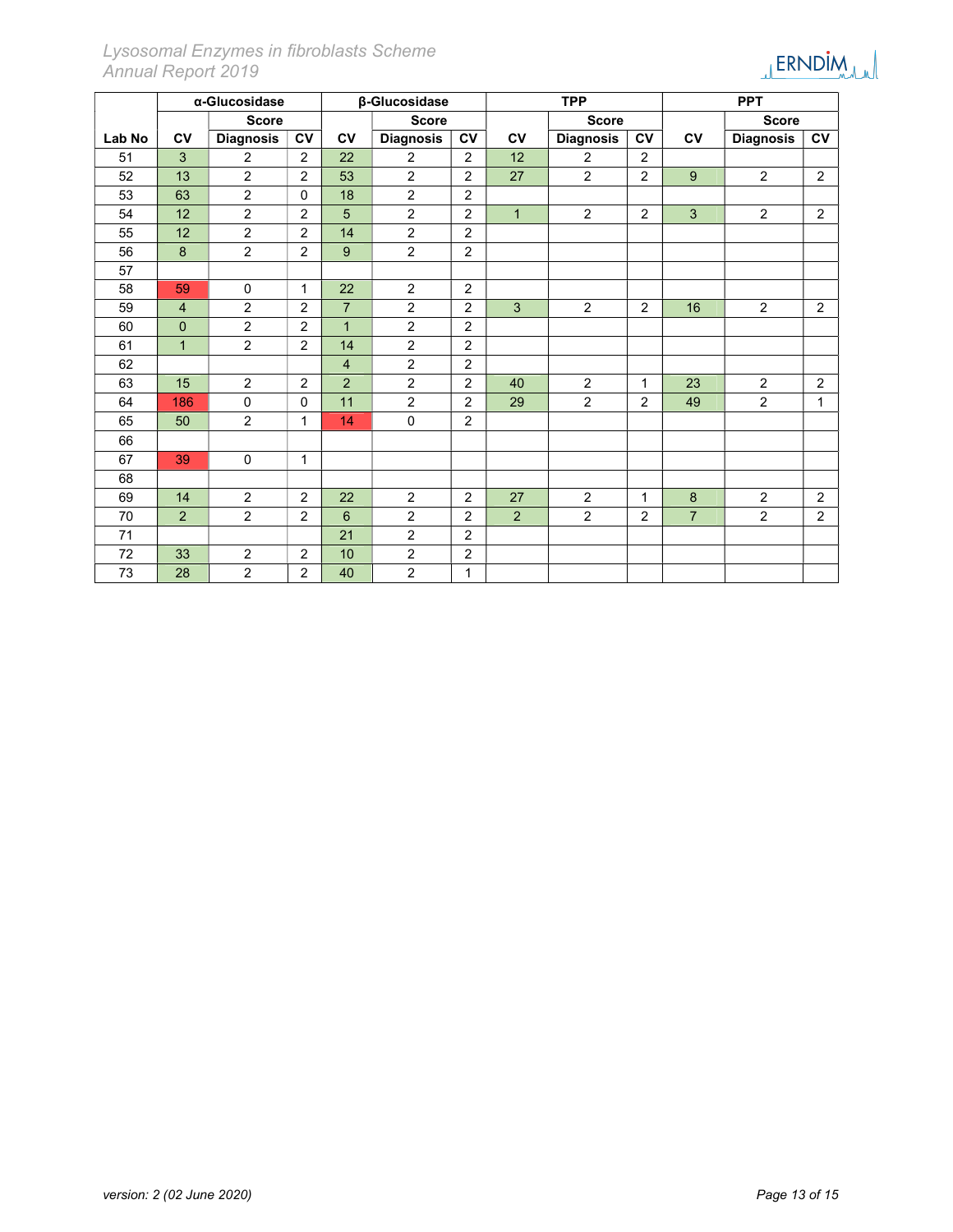|                         |                           | <b>Score</b>            |                         |                | <b>Score</b>            |                         |                         | <b>Score</b>            |                  |
|-------------------------|---------------------------|-------------------------|-------------------------|----------------|-------------------------|-------------------------|-------------------------|-------------------------|------------------|
| Lab No                  | <b>CV</b>                 | <b>Diagnosis</b>        | CV                      | CV             | <b>Diagnosis</b>        | CV                      | CV                      | <b>Diagnosis</b>        | ${\sf CV}$       |
| 1                       | $\sqrt{5}$                | $\boldsymbol{2}$        | $\overline{\mathbf{c}}$ | $\mathbf{1}$   | $\overline{2}$          | $\overline{c}$          | $\bf 8$                 | $\boldsymbol{2}$        | $\boldsymbol{2}$ |
| $\overline{\mathbf{c}}$ | 25                        | $\boldsymbol{2}$        | $\overline{c}$          |                |                         |                         | $\mathbf{3}$            | $\overline{c}$          | $\mathbf 2$      |
| 3                       | 60                        | $\boldsymbol{2}$        | $\pmb{0}$               | 84             | $\overline{c}$          | $\pmb{0}$               | 110                     | $\overline{a}$          | $\pmb{0}$        |
| $\overline{\mathbf{4}}$ |                           |                         |                         | 53             | $\overline{a}$          | $\mathbf{1}$            | $\overline{7}$          | $\overline{a}$          | $\boldsymbol{2}$ |
| 5                       | $\mathbf{1}$              | $\boldsymbol{2}$        | $\boldsymbol{2}$        | 18             | $\overline{c}$          | $\overline{\mathbf{c}}$ | 10                      | $\overline{2}$          | $\boldsymbol{2}$ |
| 6                       | 78                        | $\boldsymbol{2}$        | $\pmb{0}$               | $\overline{4}$ | $\overline{a}$          | $\overline{\mathbf{c}}$ | $\, 6$                  | $\overline{a}$          | $\boldsymbol{2}$ |
| $\boldsymbol{7}$        | $\boldsymbol{9}$          | $\boldsymbol{2}$        | $\overline{\mathbf{c}}$ |                |                         |                         | 15                      | $\overline{c}$          | $\boldsymbol{2}$ |
| 8                       | $\overline{7}$            | $\mathbf 2$             | $\boldsymbol{2}$        | 76             | $\overline{c}$          | 0                       | 12                      | $\overline{c}$          | $\boldsymbol{2}$ |
| 9                       | R <sub>0</sub>            | $\boldsymbol{2}$        | $\pmb{0}$               |                |                         |                         | 15                      | $\overline{2}$          | $\boldsymbol{2}$ |
| 10                      |                           |                         |                         |                |                         |                         | 52                      | $\overline{2}$          | $\mathbf{1}$     |
| 11                      | $\boldsymbol{7}$          | $\boldsymbol{2}$        | 2                       | 1              | $\overline{c}$          | $\boldsymbol{2}$        | $\overline{c}$          | $\overline{a}$          | $\boldsymbol{2}$ |
| 12                      | 6                         | $\boldsymbol{2}$        | $\overline{\mathbf{c}}$ |                |                         |                         | $\,6\,$                 | $\boldsymbol{2}$        | $\overline{c}$   |
| 13                      |                           |                         |                         |                |                         |                         | 94                      | $\pmb{0}$               | $\pmb{0}$        |
| 14                      | $\,6$                     | $\boldsymbol{2}$        | $\overline{\mathbf{c}}$ | $\pmb{0}$      | $\overline{\mathbf{c}}$ | $\overline{\mathbf{c}}$ | 38                      | $\overline{c}$          | $\mathbf{1}$     |
| 15                      | $\mathbf 2$               | $\boldsymbol{2}$        | $\overline{\mathbf{c}}$ | 14             | $\overline{\mathbf{c}}$ | $\overline{\mathbf{c}}$ | $\overline{c}$          | $\boldsymbol{2}$        | $\sqrt{2}$       |
| 16                      |                           |                         |                         | $\mathbf{1}$   | $\overline{\mathbf{c}}$ | $\boldsymbol{2}$        | $\mathbf 2$             | $\boldsymbol{2}$        | $\sqrt{2}$       |
| 17                      | $\mathbf 5$               | $\boldsymbol{2}$        | $\overline{\mathbf{c}}$ | $9\,$          | $\overline{\mathbf{c}}$ | $\boldsymbol{2}$        | 39                      | $\boldsymbol{2}$        | $\mathbf{1}$     |
| 18                      | $\ensuremath{\mathsf{3}}$ | $\overline{\mathbf{c}}$ | $\boldsymbol{2}$        | 10             | $\overline{\mathbf{c}}$ | $\boldsymbol{2}$        | $\bf 8$                 | $\overline{\mathbf{c}}$ | $\boldsymbol{2}$ |
| 19                      | 39                        | $\boldsymbol{2}$        | $\mathbf{1}$            | 49             | $\overline{2}$          | $\mathbf{1}$            | 14                      | $\overline{2}$          | $\overline{2}$   |
| 20                      |                           |                         |                         | 59             | $\overline{c}$          | $\mathbf{1}$            | 21                      | $\overline{c}$          | $\boldsymbol{2}$ |
| 21                      |                           |                         |                         |                |                         |                         | $\mathbf{3}$            | $\overline{a}$          | $\overline{2}$   |
| 22                      |                           |                         |                         |                |                         |                         |                         |                         |                  |
| 23                      |                           |                         |                         |                |                         |                         | 20                      | $\overline{c}$          | $\boldsymbol{2}$ |
| 24                      | 34                        | $\overline{\mathbf{c}}$ | 2                       | 52             | 2                       | 1                       | 21                      | $\overline{c}$          | $\boldsymbol{2}$ |
| 25                      | 29                        | $\overline{2}$          | $\overline{c}$          | 35             | $\overline{c}$          | $\mathbf{1}$            | 20                      | $\overline{2}$          | $\sqrt{2}$       |
| 26                      | 23                        | $\overline{c}$          | $\overline{\mathbf{c}}$ | 95             | $\overline{a}$          | 0                       | $\sqrt{5}$              | $\overline{a}$          | $\overline{c}$   |
| 27                      |                           |                         |                         | 84             | $\overline{a}$          | 0                       | $\bf 8$                 | $\overline{c}$          | $\boldsymbol{2}$ |
| 28                      |                           |                         |                         |                |                         |                         | $\mathbf{3}$            | $\overline{a}$          | $\overline{2}$   |
| 29                      | 27                        | $\overline{c}$          | 2                       | 49             | $\overline{c}$          | 1                       | 18                      | $\overline{2}$          | $\overline{2}$   |
| $30\,$                  | $\overline{5}$            | $\overline{c}$          | $\overline{c}$          |                |                         |                         |                         |                         |                  |
| 31                      | $\overline{5}$            | $\boldsymbol{2}$        | $\overline{c}$          | 24             | $\overline{a}$          | $\overline{\mathbf{c}}$ | 17                      | $\overline{a}$          | $\overline{c}$   |
| 32                      |                           |                         |                         | 16             | $\overline{a}$          | $\overline{\mathbf{c}}$ | $\overline{7}$          | $\overline{2}$          | $\boldsymbol{2}$ |
| 33                      | 0.5                       | $\boldsymbol{2}$        | $\overline{\mathbf{c}}$ | $\mathbf{1}$   | $\overline{c}$          | $\overline{c}$          | $\mathbf{1}$            | $\overline{c}$          | $\overline{a}$   |
| 34                      | 43                        | $\overline{c}$          | $\mathbf{1}$            | 33             | $\overline{a}$          | $\boldsymbol{2}$        | 60                      | $\pmb{0}$               | $\pmb{0}$        |
| 35                      | 45                        | $\boldsymbol{2}$        | 1                       | 192            | $\overline{c}$          | $\pmb{0}$               | 28                      | $\overline{c}$          | $\overline{a}$   |
| $36\,$                  |                           |                         |                         |                |                         |                         |                         |                         |                  |
| 37                      | 11                        | $\overline{2}$          | $\overline{2}$          |                |                         |                         | 14                      | $\overline{2}$          | $\overline{a}$   |
| 38                      |                           |                         |                         |                |                         |                         |                         |                         |                  |
| 39                      | 42                        | $\overline{2}$          | $\mathbf{1}$            | 14             | $\overline{2}$          | $\overline{c}$          | 20                      | $\overline{2}$          | $\boldsymbol{2}$ |
| 40                      |                           |                         |                         |                |                         |                         | 16                      | $\overline{2}$          | $\overline{a}$   |
| 41                      | $\overline{0}$            | $\overline{2}$          | $\overline{2}$          |                |                         |                         | $\overline{1}$          | $\overline{a}$          | $\overline{a}$   |
| 42                      |                           |                         |                         |                |                         |                         | $\overline{\mathbf{4}}$ | $\overline{2}$          | $\overline{2}$   |
| 43                      |                           |                         |                         |                |                         |                         |                         |                         |                  |
| 44                      |                           |                         |                         |                |                         |                         | 91                      | $\overline{2}$          | $\pmb{0}$        |
| 45                      |                           |                         |                         | 49             | $\overline{a}$          | $\mathbf{1}$            | 26                      | $\overline{a}$          | 0                |

46 | 13 | 2 | 2 | 43 | 2 | 1 | 2 | 2 | 2

48 | 12 | 2 | 2 | 10 | 2 | 2 | 14 | 2 | 2

50 46 2 1 31 2 2 34 2 2 51 | 30 | 2 | 2 | 21 | 2 | 2 | 22 | 2 | 2

49 | | | | 16 | 2 | 2

**JERNDIM** 

47 246 2 0